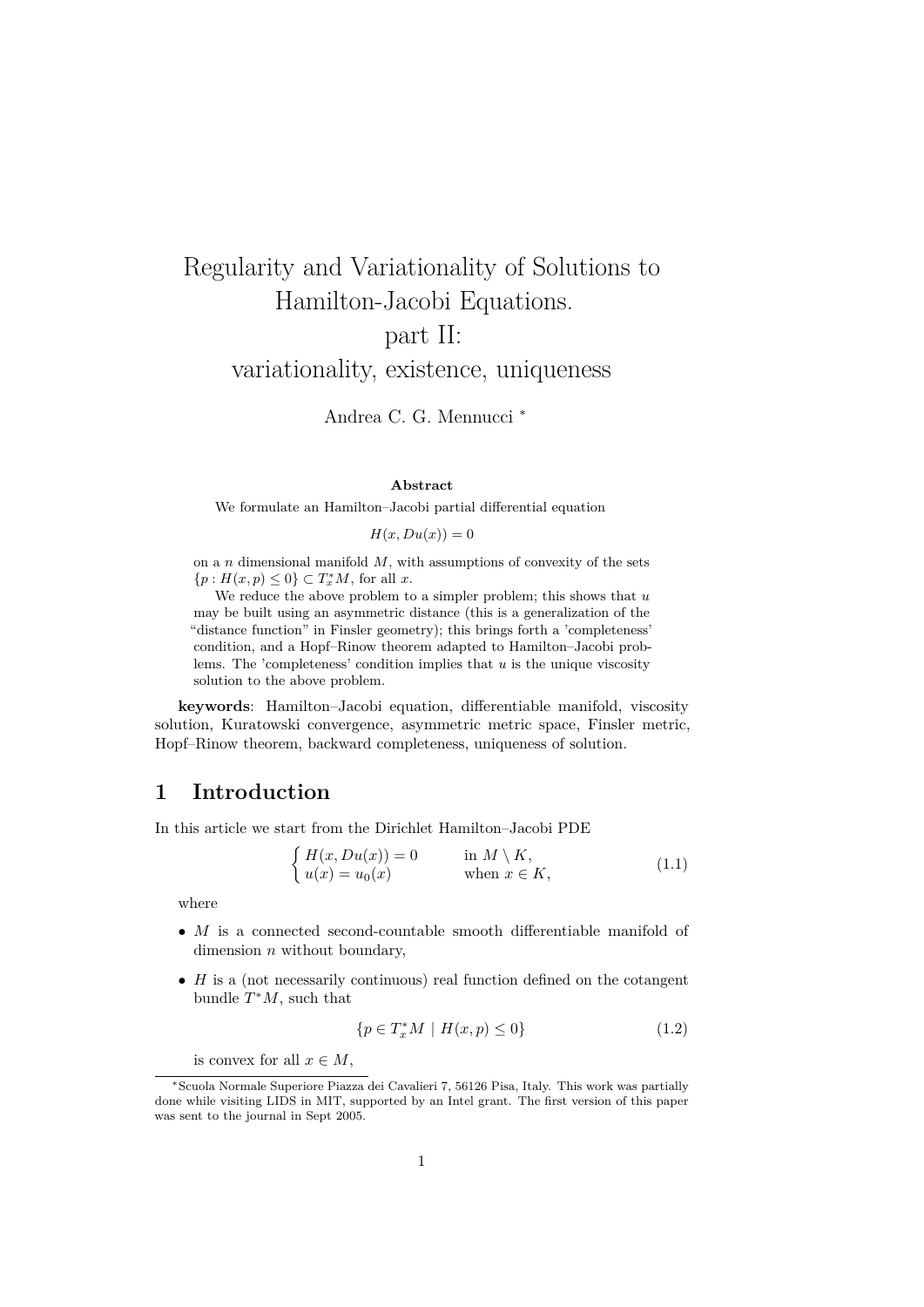- *• K* is a closed subset of *M*
- *•* and *u*<sup>0</sup> is a continuous real function defined on *K*.

In the first paper [22] we studied the regularity properties of a generalized solution *u*. The main aim of this second paper is to prove results on the existence and uniqueness of the solution *u*.

### **1.1 Notation**

We fix some notations.

We will use the notation  $p \cdot v$  to mean that a covector  $p \in T_x^*M$  is applied to a vector  $v \in T_xM$ .

If  $g : \mathbb{R} \times M \to \mathbb{R}$  is a regular function,  $g = g(t, x)$ , we will write  $\dot{g}$  for  $\frac{\partial g}{\partial t}$ .

**Definition 1.1 (limit at infinity)** *Given a topological space M and a f* :  $M \rightarrow \mathbb{R}$ *, we define* 

$$
\liminf_{x \to \infty} f(x) \stackrel{\text{def}}{=} \sup_{C \subset \subset M} \inf_{y \notin C} f(x)
$$

*where C⊂⊂M are compact subsets (indeed this is called "the liminf for x exiting all compact sets").*

### **1.2 The eikonal equation as a general model**

### **1.2.1 The eikonal equation**

Throughout this subsection, let  $(M, g)$  be a smooth connected finite-dimensional Riemannian manifold without boundary. The **length** of a Lipschitz curve  $\gamma : [\alpha, \beta] \to M$  is defined by

$$
\operatorname{len}^g \gamma \stackrel{\text{def}}{=} \int_{\alpha}^{\beta} |\dot{\gamma}(t)|_g \ dt \ ;
$$

then we can define **distance**  $d^g(x, y)$  as the infimum of len  $\gamma$  in the class of all Lipschitz curves connecting *x* to *y*; let moreover **minimal geodesic** be a curve that minimize  $len^g \gamma$  given the endpoints.

The following theorem summarizes existence, uniqueness and variationality results for the **eikonal equation**

$$
\begin{cases} |\nabla u| - 1 = 0 & \text{in } M \setminus K, \\ u = u_0 & \text{on } K. \end{cases}
$$
 (1.3)

**Theorem 1.2** *Suppose*  $u_0$  *is bounded from below.* 

**(existence)** *If*

 $u_0(x) \leq d^g(y, x) + u_0(y)$ 

*for all*  $x, y \in K$ *, then the value function* 

$$
V(x) = \inf_{z \in K} \left( u_0(z) + d^g(z, x) \right) \tag{1.4}
$$

*is a viscosity solution of eqn. (1.3).*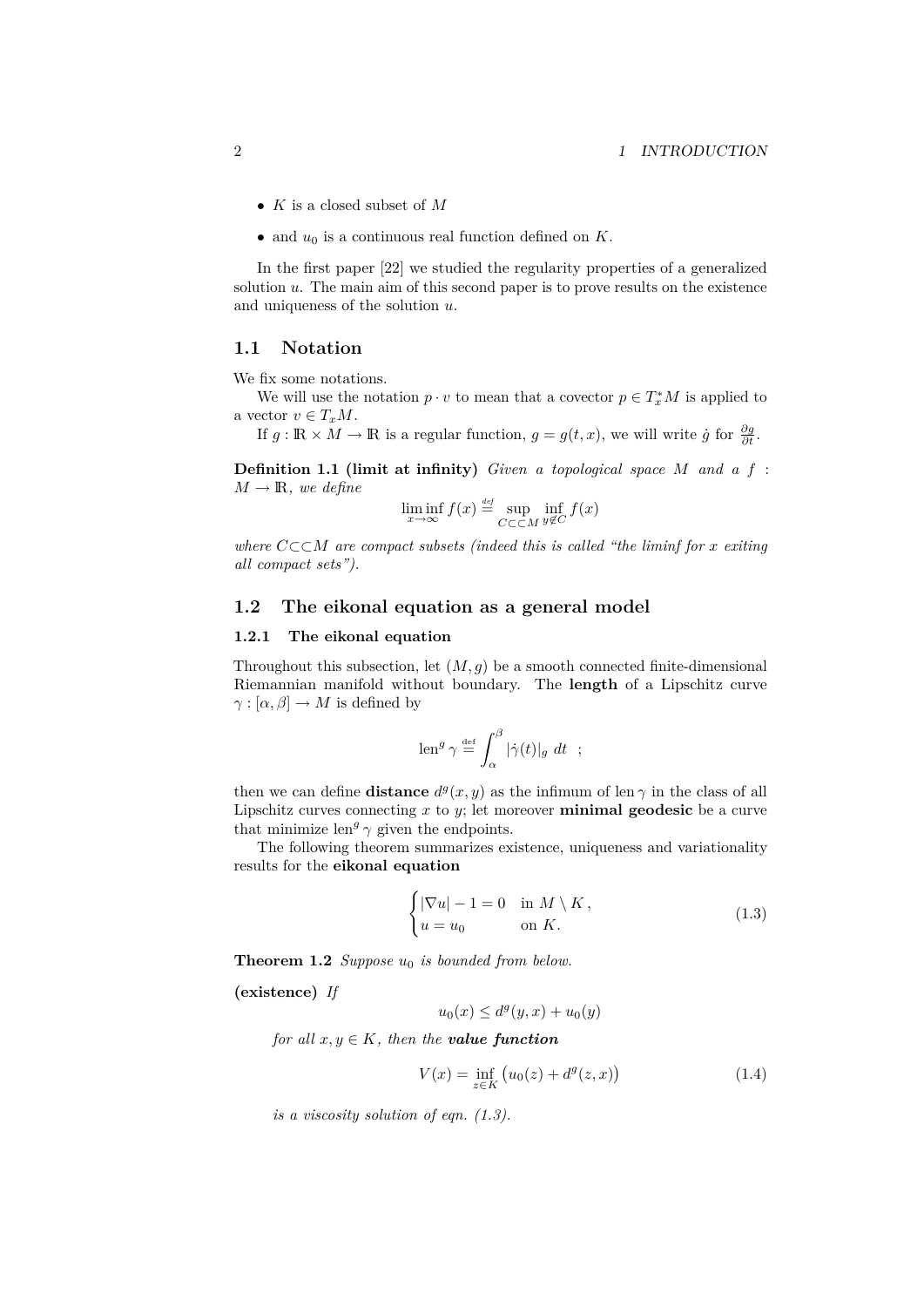- (uniqueness) *If*  $(M, g)$  *is complete, and*  $u_0$  *is bounded from below, then V is the unique solution in the class* F *of continuous functions f that are bounded from below.*
- **(variationality)** *Moreover the problem (1.4) admits a minimizing geodesic curve for each x.*

The above theorem may be proved by the methods found in [19].

**Remark 1.3** *The restriction to lower bounded functions is important. Indeed*  $|x|$  *and* − $|x|$  *are both viscosity solutions of problem* (1.3) with  $M = \mathbb{R}^n$  *and*  $K = \{0\}$ ,  $u_0 = 0$ *. Moreover, the completeness of M plays an important rôle here: if*  $M$  *is the open unit ball of*  $\mathbb{R}^n$  *the same example shows that the uniqueness does not hold.*

Completeness of the Riemannian Manifold may be tested by any of the equivalent relations in the renowned Hopf–Rinow theorem.

**Theorem 1.4 (Hopf-Rinow)** *The following conditions are equivalent.*

- *1. The metric space*  $(M, d^g)$  *is complete;*
- *2. bounded closed sets are compact;*
- *3. any curve*  $\gamma(t)$  *satisfying the Euler–Lagrange O.D.E.* for the action func*tional*

$$
\int_{\alpha}^{\beta} |\dot{\gamma}(t)|^2_g dt \quad ;
$$

*can be prolonged to*  $t \rightarrow \pm \infty$ *.* 

*Moreover any of the above implies that minimal geodesics do exist.*

The statement (3) is sometimes called **geodesic completeness**.

### **1.2.2 A general "eikonal equation"**

In this paper we will extend the results of the previous section to the problem (1.1), and view it as a sort of *"generalized eikonal equation"*.

We will start by noting that the family of viscosity solutions of  $(1.1)$  does not really depend on *H*, but rather only on its sign (see 2.26). That is, to prove that a function  $u$  is a viscosity solution of  $(1.1)$ , we just need to know the three sets

$$
\{H < 0\}, \ \{H = 0\}, \ \{H > 0\} \tag{1.5}
$$

(that are subsets of  $T^*M$ ). To simplify the matter a bit, we will only consider one set  $Z \subset T^*M$ , defined as  $Z \stackrel{\text{def}}{=} \{H \leq 0\}$ , and we will state suitable hypotheses on it.

Putting all these remarks together, we will be led to replace problem (1.1) with a new problem

$$
\begin{cases}\n(x, Du(x)) \in Z & \text{if } x \in M \setminus K, \\
u(x) = u_0(x) & \text{when } x \in K,\n\end{cases}
$$
\n(1.6)

where the first equation is the *viscosity differential inclusion*, that will be properly defined in 2.27. The problem (1.6) will then be the first-class problem studied in the rest of the paper.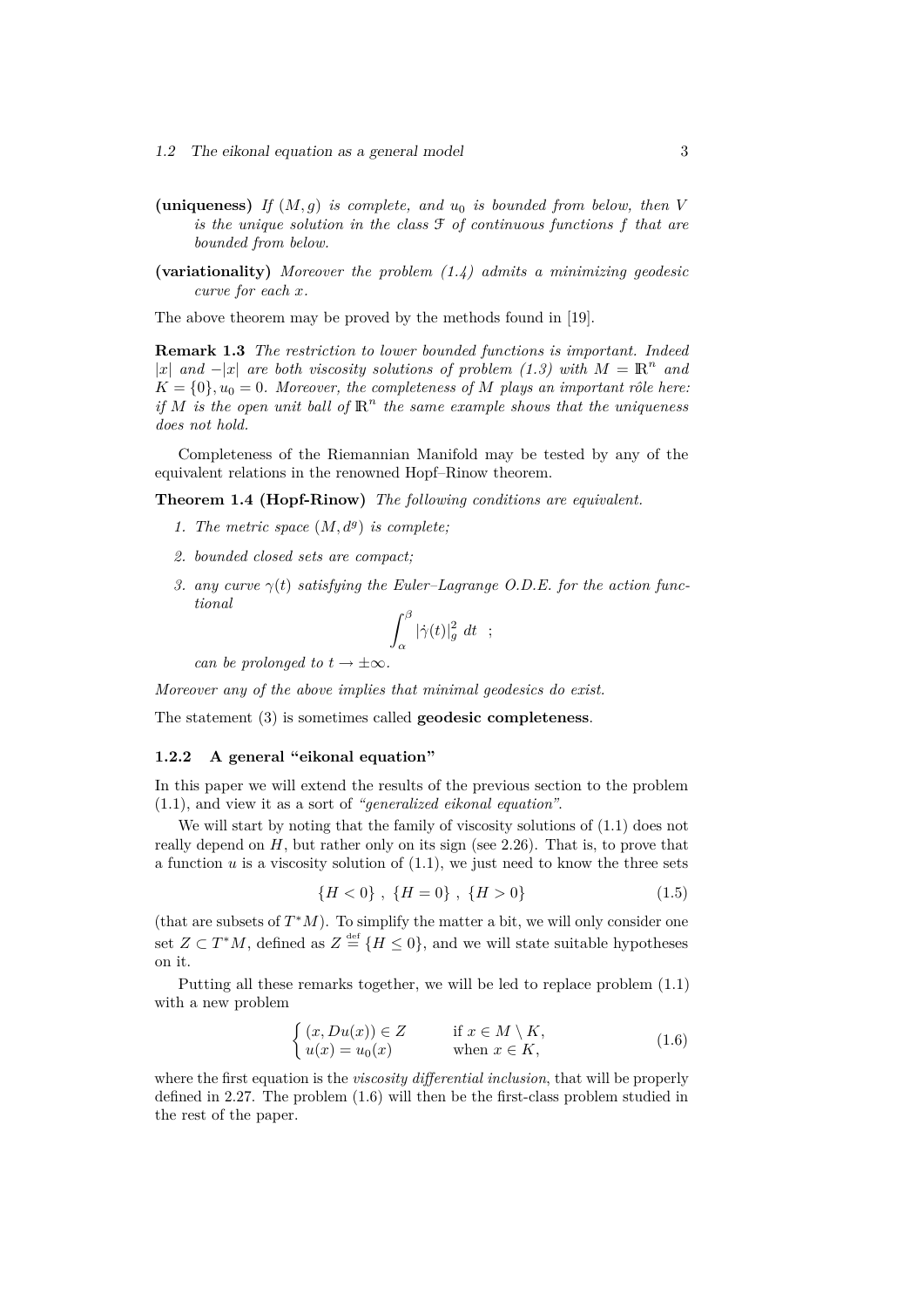### **1.3 On the hypotheses**

#### **Riemannian structure**

We will not add any Riemannian structure to *M*. This has many consequences. For example, we will not state any hypothesis of *"(local) Lipschitzianity"* or *"superlinearity of*  $p \mapsto H(x, p)$ " (or similar) on the function *H*. Moreover, having expressed the problem (1.1) in the general context of differential manifolds, we will be interested only in results (that is, family of hypotheses and corresponding thesis) that will be *"invariant w.r.t. diffeomorphisms"*.

Surprisingly, the lack of a reference Riemannian metric will be somewhat compensated. We will see in Example 3.5 and Theorem 3.10 that, to build a viscosity solution of (1.6), we will need to assume existence of a strict subsolution *u*, and we will use it to define an asymmetric metric *b*. We will then see in Theorem 3.15 that a sufficient hypothesis to ensure that the viscosity solution to problem  $(1.6)$  is unique, is that the asymmetric metric space  $(M, b)$  is backward complete. Summarizing, the Hamilton–Jacobi problem will generate a metric structure that we will use to express the hypotheses on the problem itself.

### **Continuity of the hamiltonian**

Another remarkable fact in this paper is that we will not assume that *H* be continuous. This is based on the aforementioned idea, that the viscosity solution only depends on the sign of  $H$ , that is, on the three sets  $(1.5)$ ; and to the general program of substiting the problem (1.1) with the problem (1.6). So, instead of assuming that *H* be continuous, we will assert the hypotheses 3.1 on the set *Z*.

However, in section 3.1 we will define a new problem (3.1), that is equivalent to the problem (1.6); by exploting the theory reviewed in the second section, and the hypotheses 3.1, we will obtain that the hamiltonian  $\hat{H}$  of the problem (3.1) is continuous. So, in a sense, we could say that the hypotheses 3.1 is a way of defining an "*intrinsic continuity*" of the problem (1.6) (and hence of the original problem (1.1)).

### **1.4 Outline of the paper**

To conclude the introduction, we outline the structure of this paper. The rest of paper is divided in two sections. In Section 2 we will review all methods and tools that we will use in the paper; these are adapted to the need of the rest of the paper from facts well known in the literature (with the addition of some lemmas). In Section 3 we will address the problem (1.6) itself.

### **2 Preliminary tools**

We introduce some auxiliary ideas and methods that will be used in the main section 3 of the paper.

The main tools that we will use will be, Kuratowski upper/lower semicontinuity of set–valued maps in fiber bundles, asymmetric metric spaces and viscosity solutions.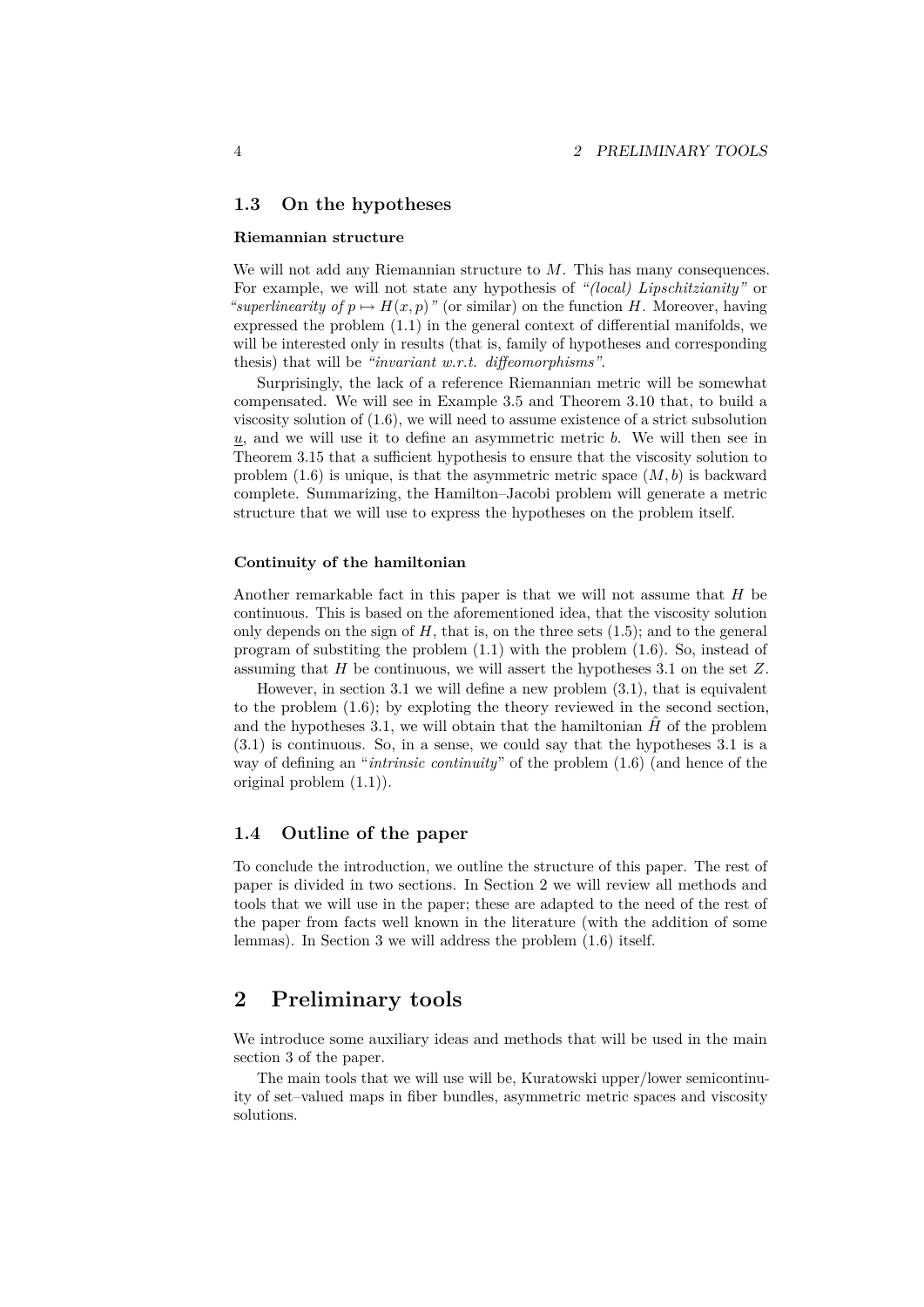### **2.1 Kuratowski convergence**

The Kuratowski convergence is a tool that in the literature is often successfully associated to the study of optimization, as is shown in Rockafellar-Wets's [25] and in Aubin-Frankowska's [1]. We review definition and results, for convenience of the reader. We will use some concepts of general topology, as defined in Kelley [14].

### **2.1.1 Kuratowski convergence on maps**

Let  $X, Y$  be Hausdorff topological spaces. We will consider set-valued maps  $A: X \rightarrow Y$ , that are maps  $A: X \rightarrow \mathcal{P}(Y)$ . We will usually write  $A_x$  instead of *A*(*x*).

**Definition 2.1** *We define the lower Kuratowski limit*  $\liminf_{x\to\overline{x}} A_x$  *as the set of*  $y \in Y$  *such that* 

*∀V*  $\ni$  *y*,  $\exists U \ni \overline{x}, \forall x \in U$  *with*  $x \neq \overline{x} \implies A_x \cap V \neq \emptyset$ ,

 $where V ⊂ Y and U ⊂ X are open. We define the upper Kuratowski limit$ lim  $\sup_{x\to\overline{x}} A_x$  *as the set of*  $y \in Y$  *such that* 

$$
\forall V \ni y, \forall U \ni \overline{x}, \exists x \in U \text{ with } x \neq \overline{x} \Longrightarrow A_x \cap V \neq \emptyset,
$$

*Considering that the inclusion relation is the natural ordering for sets, we define lower-semi-continuous maps in the Kuratowski sense when the lower Kuratowski limit* lim inf $_{x\to\overline{x}} A_x$  *contains*  $A_{\overline{x}}$ ; *u.s.c.* **maps** if lim sup $_{x\to\overline{x}} A_x$ *A*<sub>x</sub><sup>*j*</sup>; and *continuous maps* when  $\limsup_{x\to\overline{x}} A_x = \liminf_{x\to\overline{x}} A_x = A_{\overline{x}}$ .

If we choose  $X = \mathbb{N} \cup \{\infty\}$ , we obtain as a special case the upper and lower Kuratowski limits of sequences of sets  $A_n \subset Y$  as  $n \to \infty$ .

**Remark 2.2** *In general* liminf $_{x\to\overline{x}} A_x \subset \limsup_{x\to\overline{x}} A_x$  *and both these sets are closed. For this reason, in common presentations of this theory it is always assumed that the sets*  $A_x$  *be closed – indeed, this is necessary if we consider continuous maps. In the following, though, we will deal mostly with semicontinuous maps, and we will gain some benefit in non assuming that the sets be closed. (Cf. 3.4).*

### **Example 2.3** *Let*  $X = Y = \mathbb{R}$ *.*

- Let, for  $x \neq 0$ ,  $A_x = \{\sin(1/x)\}\$  *the singleton; then*  $\limsup_{x\to 0} A_x = [-1, 1]$ *while*  $\liminf_{x\to 0} A_x = \emptyset$ .
- *The constant map*  $A_x \stackrel{\text{\tiny def}}{=} (-1, +1)$  *is lower semi continuous, since at any*  $\overline{x}$ *,*  $\liminf_{x \to \overline{x}} A_x = \limsup_{x \to \overline{x}} A_x = [-1, 1].$
- *• The map*

$$
A_x \stackrel{\text{\tiny def}}{=} \begin{cases} \begin{bmatrix} -1, +1 \end{bmatrix} & \text{if } x \neq 0\\ (-2, 2) & \text{if } x = 0 \end{cases}
$$

*is upper semi continuous.*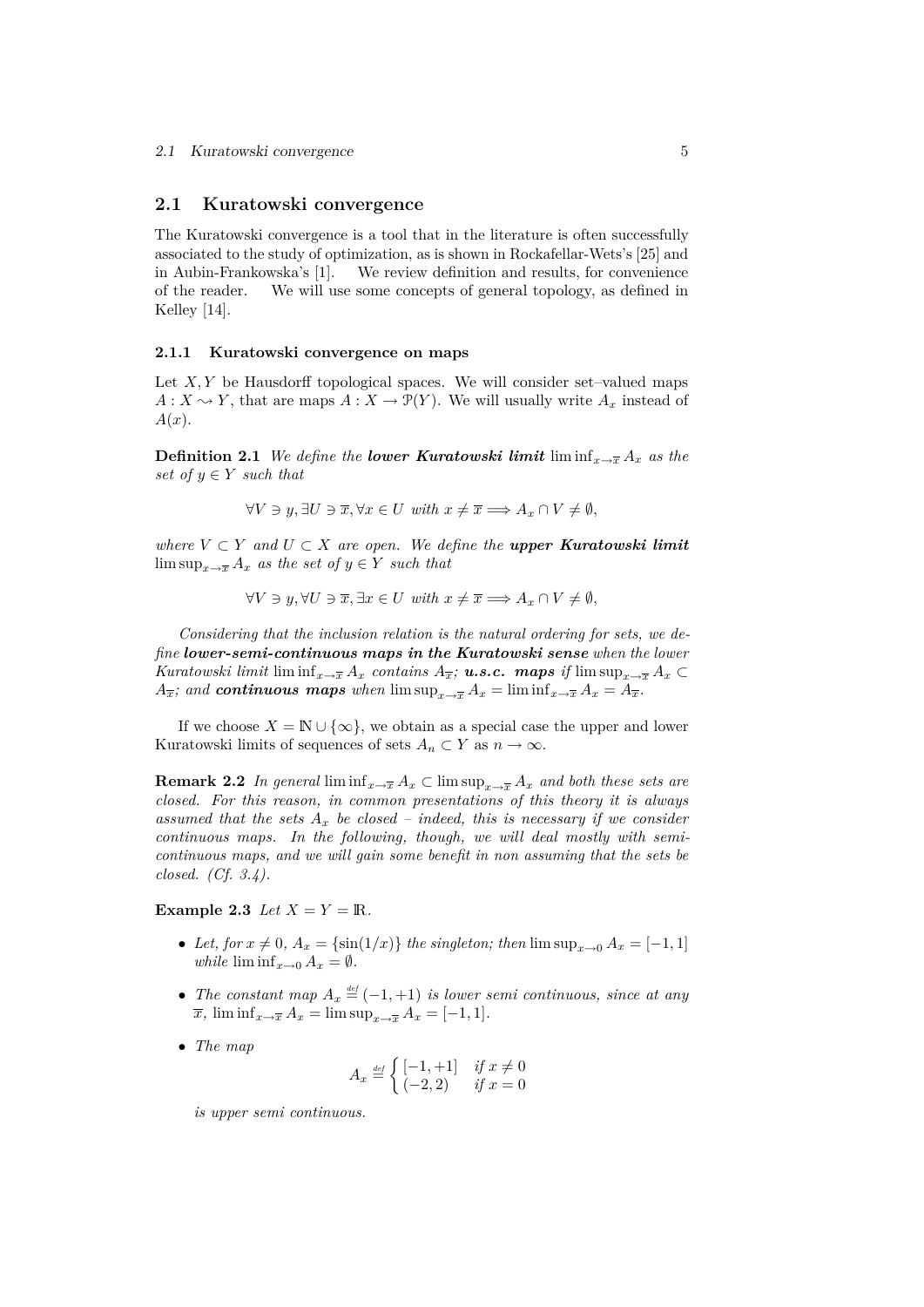**Proposition 2.4** *If the topologies of X and Y are characterized by converging sequences then equivalently we say that the map*  $A: X \rightarrow Y$  *is lower-semicontinuous in the Kuratowski sense if, for any sequence*  $(x_n)_n \subset X$  *with*  $x_n \neq x$  and  $x_n \to x$ , for any  $y \in A$ , there is a sequence  $y_n \in A_{x_n}$  s.t.  $y_n \to y$ , *resp. upper-semi-continuous in the Kuratowski sense if for any sequence*  $(x_n)_n \subset X$  with  $x_n \neq x$  and  $x_n \to x$ , for any converging sequence  $y_n \in A_{x_n}$ *s.t.*  $y_n \to y$ *, we have*  $y \in A$ *.* 

**Remark 2.5** *The above is different from the definitions presented in [25] and in 1.4.2 in [1], where (probably involuntarily) it is not assumed that*  $x_n \neq x$ ; *without this assumption, it would always hold that*

$$
\liminf_{x \to \overline{x}} A_x \supset A_{\overline{x}}
$$

*that is, all maps be would lower semi continuous.*

#### **2.1.2 Compact sets**

We show a proposition specific for convergence to compact sets; for simplicity, we consider the case of a sequence  ${A_n}_{n\in\mathbb{N}}$  of subsets of *Y*.

**Proposition 2.6 (Equicompactness.)** *Suppose that Y is connected. Choose a sequence*  $A_n \subset Y$ *. Let*  $A \stackrel{\text{def}}{=} \limsup_{n \to \infty} A_n$ *. Suppose A is compact, all*  $A_n$  *are connected,* lim $\inf_{n\to\infty} A_n$  *is non-empty. Then*  $(A_n)_n$  *is eventually equicompact: for any*  $K \subset Y$  *compact such that*  $A \subset K$ *,*  $A_n \subset K$  *eventually in n.*

*Proof.* A proof may be found in prop. 3 in Salinetti–Wets [26], for the case when *Y* is a finite dimensional normed vector space. The general proof is similar.  $\Box$ 

**Remark 2.7** *The above proposition is tricky, it is easy to mistakenly state it using wrong hypotheses. For example, it is not possible to replace the condition* "lim  $\inf_{n\to\infty} A_n$  is non-empty" *by the condition* "lim  $\sup_{n\to\infty} A_n$  is non-empty", *(as is done in Corollary. 4.12 in [25]). This is clearly shown by this example: let*  $A_n$  ⊂ **R** *be defined by* 

$$
A_n \stackrel{\text{\tiny def}}{=} \begin{cases} \{0\} & \text{for } n \text{ even} \\ \{n\} & \text{for } n \text{ odd} \end{cases}
$$

*then each*  $A_n$  *is connected,*  $\liminf_{n\to\infty} A_n = \emptyset$  *while*  $\limsup_{n\to\infty} A_n = \{0\}$  *is non-empty and compact; but the sequence A<sup>n</sup> is not equicompact.*

The above is a very important remark: basilar proofs in this paper depend on the above proposition.

### **2.1.3 Kuratowski convergence on fiber bundles**

We assume, for sake of ease, that *X* and *Y* satisfy *"the first countability axiom"*, so that their topology is characterized by converging sequences.

Suppose that *N* is a fiber bundle with base *X* and fiber *Y*, and let  $\pi : N \to X$ be the projection. *N* is equipped with an atlas of *fiberwise* **local coordinates**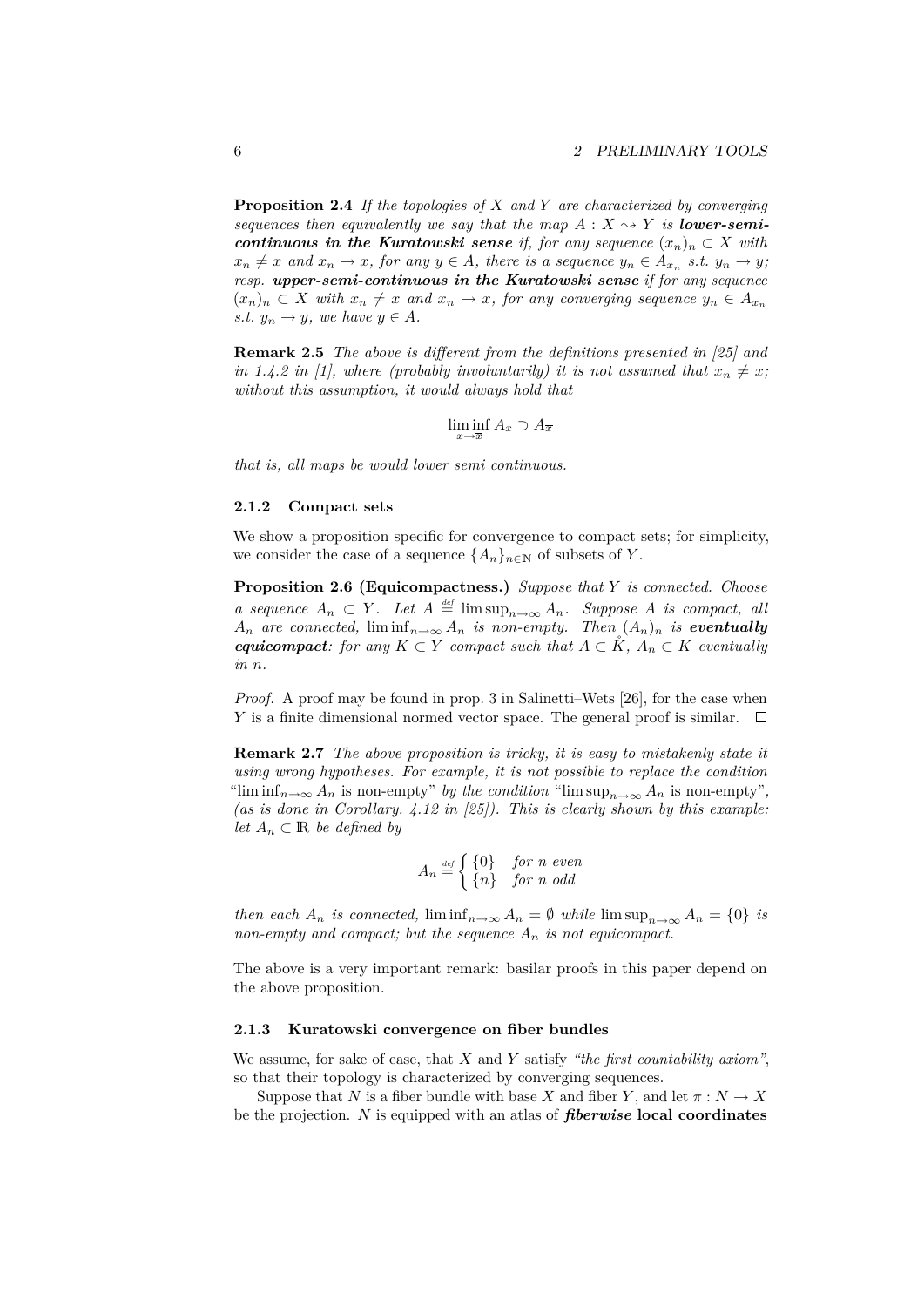that trivialize the bundle; those are defined, for any  $x \in X$ , by a small open  $U \subset X$  containing *x*, and by an homeomorphism

$$
\phi: U \times Y \to \pi^{-1}(U) \tag{2.1}
$$

that commute with projections on *X*.

Let  $N_x = \pi^{-1}(\lbrace x \rbrace)$  be a fiber. We define two useful operations.

**Definition 2.8 (Slicing & graph)** *If B is a subset of N, we will slice it to define the map*

$$
x \mapsto B_x \stackrel{\text{\tiny def}}{=} N_x \cap B \ .
$$

*Conversely, if we consider* fiberwise maps  $x \mapsto A_x$  *such that*  $A_x \subset N_x$  *is not empty, we associate to any such map its graph*

$$
A \stackrel{\text{\tiny def}}{=} \bigcup_x A_x \ .
$$

**Remark 2.9** *In section 3.2 we will consider maps*  $x \mapsto A_x$  *from M to*  $T^*M$ *, satisfying*  $A_x \subset T_x^*M$ ; and the corresponding graphs that are subsets  $A$  of  $T^*M$ . *In this case, for simplicity of notations, we will often define the slicing as*

$$
A_x \stackrel{\text{\tiny def}}{=} \{ p \in T_x^* M \mid (x, p) \in A \} .
$$

We extend the definitions on Kuratowski limits that we presented in the previous sections to maps into the fiber bundle *N* using the local coordinates. This is justified by the following "locality" result.

**Proposition 2.10** *Let*  $A, A_n \subset Y$ *. For any*  $V \subset Y$  *open, we have* 

$$
V \cap \limsup_{n \to \infty} (A_n \cap V) = V \cap (\limsup_{n \to \infty} A_n)
$$
  
\n
$$
V \cap \liminf_{n \to \infty} (A_n \cap V) = V \cap (\liminf_{n \to \infty} A_n)
$$
 (2.2)

(The proof being a direct consequence of the definitions).

This following result is a slight generalization of Prop. 1.4.8 in [1].

**Lemma 2.11** *Choose*  $A \subset N$ *, let*  $A_x$  *be the slicing of*  $A$ *. If*  $A$  *is closed, then*  $x \mapsto A_x$  *is upper-semi-continuous. Viceversa if every slice*  $A_x$  *is closed, and the map*  $x \mapsto A_x$  *is upper-semi-continuous in the Kuratowski sense, then A is closed.* 

*Proof.* Fix  $x \in X$ . Pull back  $x \mapsto A_x$  to a map  $U \to Y$  (using local coordinates  $\phi$  around *x*), that we call  $\tilde{A}_x$ .

Choose  $x_n \to x$  in X. Choose any  $y \in \limsup_{n \to \infty} \tilde{A}_{x_n}$ , then there is a sequence  $y_n$  with  $y_n \in \tilde{A}_{x_{m(n)}}$  for some  $m(n) \geq n$ , such that  $y_n \to y$ . Since  $\phi(x_{m(n)}, y_n) \in A$  then  $\phi(x, y) \in A$ , so  $y \in \tilde{A}_x$ .

Viceversa, let  $z_n$  be a sequence in *A* converging to a  $z \in N$ ; we write it in local coordinates as  $(x_n, y_n) \rightarrow (x, y)$ ; if  $x_n = x$  eventually, we use the fact that *A*<sub>*x*</sub> is closed; otherwise by  $x_n \to x$  we know that  $y \in \limsup_{n \to \infty} \tilde{A}_{x_n} \subset \tilde{A}_x$ , that is,  $z \in A$ .

**Lemma 2.12** *Suppose*  $A ⊂ N$  *is open; let*  $A_x$  *be the slicing of*  $A$ *: then the map*  $x \mapsto A_x$  *is lower-semi-continuous in the Kuratowski sense.*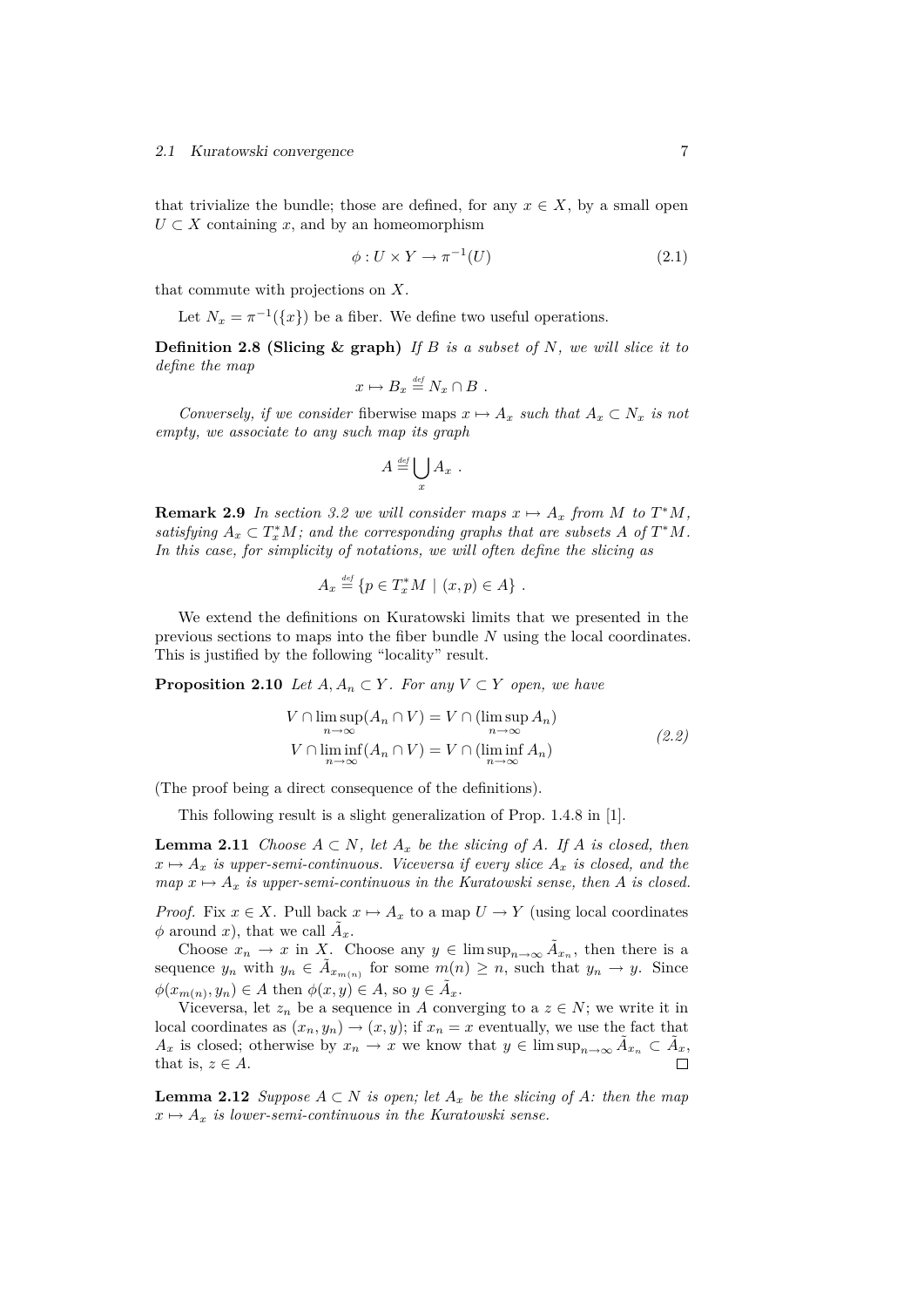*Proof.* Fix  $x \in X$ . Pull back  $x \mapsto A_x$  to a map  $U \to Y$  (using local coordinates  $\phi$ around *x*), that we call  $\tilde{A}_x$ . Choose  $y \in \tilde{A}_x$ , choose any  $x_n \to x$ , then eventually  $\phi(x_n, y) \in A$ , that is  $y \in \tilde{A}_{x_n}$ . Then  $y \in \liminf_{n \to \infty} \tilde{A}_{x_n}$ .  $\Box$ 

Note that there is no "viceversa" part in this lemma, even assuming that slices  $A_x$  are open, as a simple example can show.

**Example 2.13** *Let*  $X = Y = \mathbb{R}$ *, let*  $N = X \times Y = \mathbb{R}^2$ *, and let* 

$$
A_x \stackrel{\text{\tiny def}}{=} \begin{cases} (-2, +2) & \text{if } x \le 1 \\ (-2, -1 + 1/x) \cup (1 - 1/x, +2) & \text{if } x > 1 \end{cases}
$$

*Then any slice is open, and*  $x \mapsto A_x$  *is lower semi continuous, since at any*  $\overline{x}$ *,*  $\liminf_{x\to\overline{x}} A_x = \overline{A_{\overline{x}}}$ *; but the graph is not open, since*  $x = 1, y = 0$  *is in the graph but not in the interior part A*˚*.*

### **2.1.4 Dual of a set map**

When we moreover suppose that *N* is a *finite dimensional vector bundle*, we have that *Y* is a finite dimensional normable vector space and (for all  $x \in U$ ) the local chart  $\phi(x, \cdot)$  is a linear isomorphism between  $\{x\} \times Y$  and  $N_{\phi(x)}$ .

Let  $N^*$  be the dual bundle of  $N$ , that is,  $\pi^* : N^* \to X$  and  $N_x^* \stackrel{\text{def}}{=} (\pi^*)^{-1}(\lbrace x \rbrace)$ is isomorphic to *Y ∗* .

We consider *fiberwise maps*  $x \mapsto A_x$  with  $A_x \subset N_x^*$ ; we suppose that any  $A_x$ is non empty. We define the *fiberwise support function*

 $F: N \to (-\infty, \infty]$ 

so that  $F(x, \cdot)$  is the support function of the set  $A_x$ : in local coordinates,

$$
F(x, v) \stackrel{\text{def}}{=} \sup \{ p \cdot v \mid p \in A_x \} . \tag{2.3}
$$

We will need to relate the Kuratowski convergence to the convergence of support functions; Mosco [23] proves indeed that Kuratowski convergence  $A_n \to$ *A* is equivalent to convergence  $F_{A_n} \to F_A$  (both the "pointwise" convergence and the "locally uniform" convergence). We split this kind of result in two, and we state an upper and a lower semicontinuity result.

**Lemma 2.14** *If the map*  $x \mapsto A_x$  *is lower-semi-continuous in the Kuratowski sense, then F is lower-semi-continuous.*

*Proof.* Fix  $x \in X$ . Pull back  $x \mapsto A_x$  to a map  $U \to Y^*$  (using fiberwise local coordinates  $\phi$  in a neighborhood *U* around *x*). Similarly, pull back *F* in local coordinates.

Fix *x*, *v*, and choose any  $r < F(x, v)$ . Choose sequences such that  $v_n \to v$ and  $x_n \to x$ . Choose *p* such that  $p \in A_x$  and  $r < p \cdot v \leq F(x, v)$ .

Since  $x \mapsto A_x$  is l.s.c., there is a sequence  $p_n \in A_{x_n}$  such that  $p_n \to p$ . So

$$
F(x_n, v_n) \ge p_n \cdot v_n \to p \cdot v \ge r
$$

and then

$$
\liminf_{n \to \infty} F(x_n, v_n) \ge F(x, v)
$$

by arbitrariness of *r*.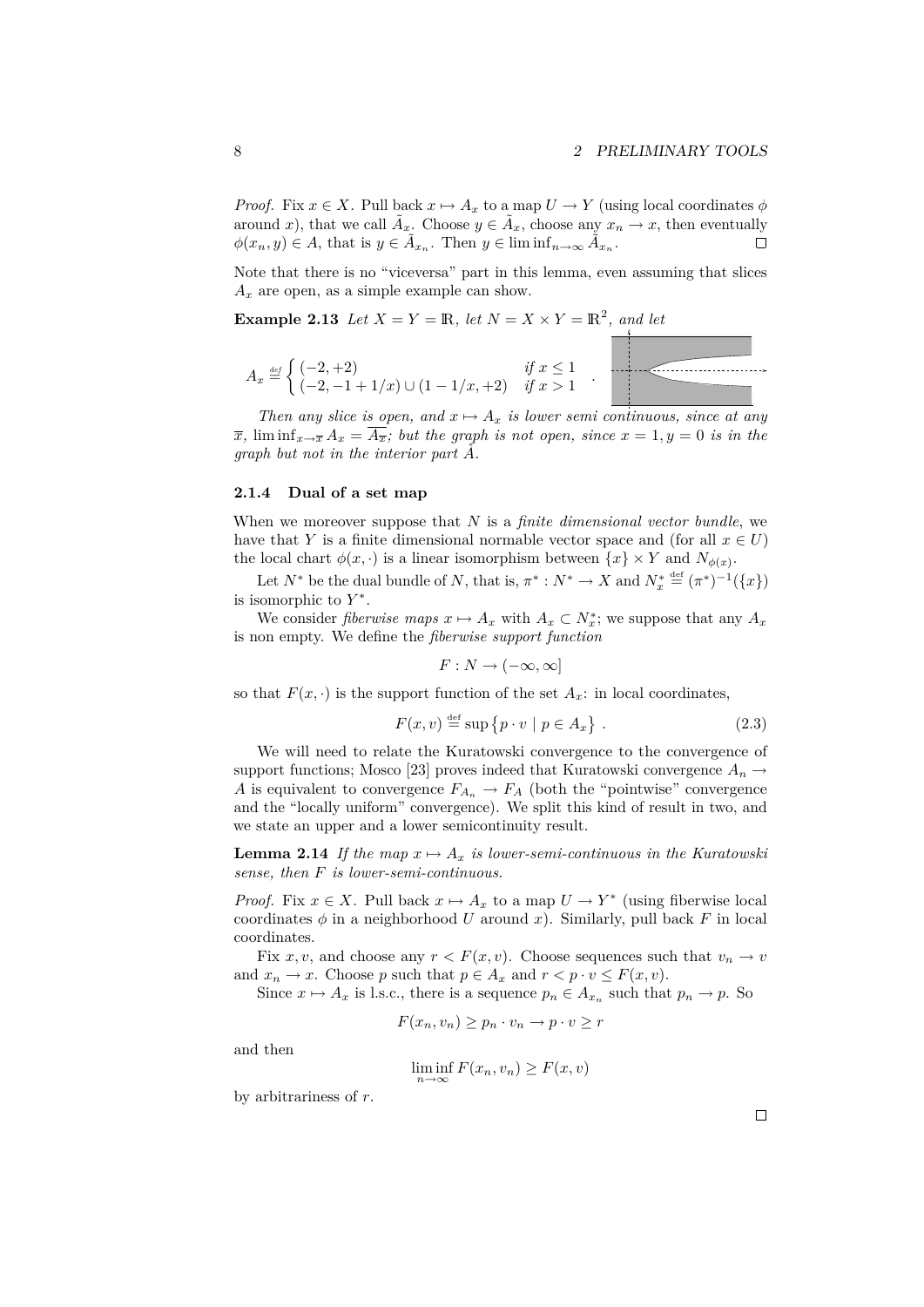**Lemma 2.15** *Fix*  $\overline{x} \in X$ *. If the map*  $x \mapsto A_x$  *is upper-semi-continuous in the Kuratowski sense at*  $\overline{x}$ *, any*  $A_x$  *is connected,* lim $\inf_{x \to \overline{x}} A_x$  *is non-empty, and A*<sub>*x*</sub> *is compact, then for any fixed*  $\overline{z}$  *with*  $\pi^*(\overline{z}) = \overline{x}$ *, F is locally bounded and upper-semi-continuous at z.*

*Proof.* We again work in local coordinates. Suppose  $A_{\overline{x}}$  is compact: by 2.6 there is a neighborhood *U* of  $\overline{x}$  and a *K* compact such that  $A_x \subset K$  for all  $x \in U$ . Fix  $\overline{v}$ , and V a compact neighborhood of  $\overline{v}$  in Y: then  $|F(x, v)|$  is bounded in a neighborhood  $U \times V$  of  $\overline{z} = (\overline{x}, \overline{v})$  (by  $\sup\{|p \cdot v|, p \in K, v \in V\}$ ).

Choose sequences in *V* and *U*, such that  $v_n \to \overline{v}$  and  $x_n \to \overline{x}$ , and suppose, without loss of generality, that the sequence  $F(x_n, v_n)$  is increasing.

Choose  $p_n \in A_{x_n}$  such that

$$
\lim_{n} F(x_n, v_n) = \lim_{n} p_n \cdot v_n
$$

On the other hand,  $p_n \in K$  so we may extract a subsequence  $p_{n_m}$  converging to a limit point *q*: we have that  $q \in \limsup_m A_{n_m} \subset A_x$  and then

$$
F(x, v) \ge q \cdot v = \lim_{m} p_{n_m} \cdot v_{n_m} = \lim_{n} F(x_n, v_n)
$$

 $\Box$ 

### **2.2 Asymmetric metric spaces**

We now provide a brief compendium of the theory of asymmetric metric spaces. Throughout this subsection, *M* may be a generic set.

**Definition 2.16**  $b: M \times M \to \mathbb{R}^+$  *is an asymmetric distance if <i>b satisfies* 

- $b \ge 0$  *and*  $b(x, y) = 0$  *iff*  $x = y$
- $b(x, y) \leq b(x, z) + b(z, y) \quad \forall x, y, z \in M$ .

We call the pair  $(M, b)$  an **asymmetric metric space**. We agree that *b* defines a topology *τ* on *M*, generated by the families of **forward** and **backward open balls**

$$
B^+(x,\varepsilon) \stackrel{\text{def}}{=} \{ y \mid b(x,y) < \varepsilon \}, \quad B^-(x,\varepsilon) \stackrel{\text{def}}{=} \{ y \mid b(y,x) < \varepsilon \},
$$

that is, the topology is generated by the symmetric distance

$$
d(x, y) \stackrel{\text{def}}{=} b(x, y) \lor b(y, x) . \tag{2.4}
$$

More details on the notion of convergence may be found in in [21].

**Remark 2.17** *b is also known as a* "quasi metric" *or* "ostensible metric"*; see for example Kelly [15], Reilly, Subrahmanyam and Vamanamurthy [12]* <sup>1</sup> *Fletcher and Lindgren [11, (pp 176-181)], Künzi [17].*

*The differences between what we present here and what is discussed in those reference is mainly in the choice of the topology and of the definition of "Cauchy sequences" and "completeness" (a detailed explanation is in [21]).*

<sup>1</sup> [12] provides also a wide discussion of the references on *quasi metrics*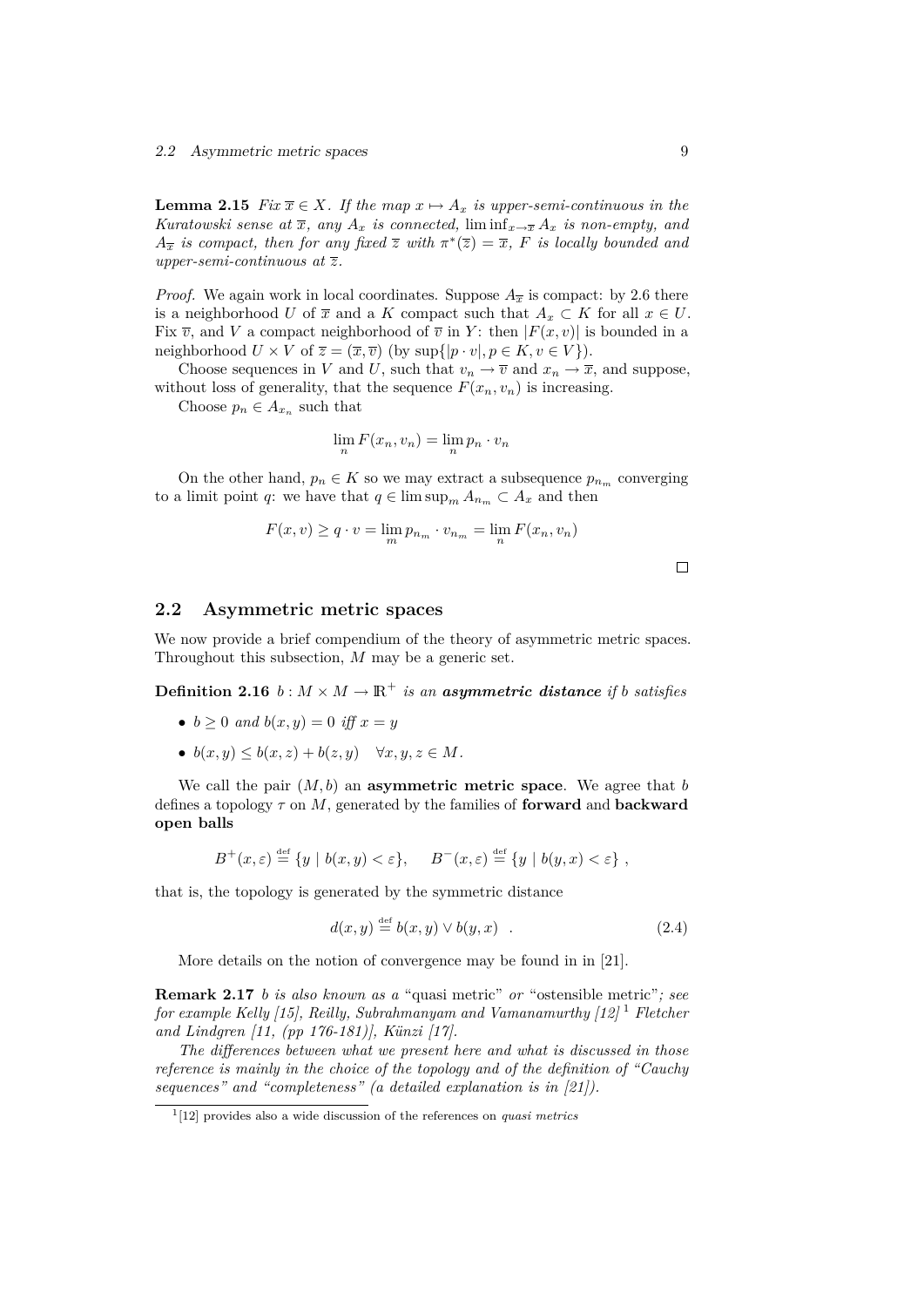**Remark 2.18** *If we would add to the definition 2.16 this additional statement*

$$
\forall (x_n) \subset M, x \in M \quad , \quad b(x_n, x) \to 0 \iff b(x, x_n) \to 0 \tag{2.5}
$$

*then the space* (*M, b*) *would be a* "general metric spaces"*, as defined by Busemann [3], [4]. This extra hypothesis (2.5) is equivalent to saying that the topology τ generated by the symmetric distance (2.4) may be generated by forward balls only (or backwards balls only). If the topology τ is locally compact, then the above hypothesis is satisfied.*

We define that

**Definition 2.19** *A sequence*  $(x_n)$  *⊂ M is called "forward Cauchy" if* 

$$
\forall \varepsilon > 0, \quad \exists N \in \mathbb{N} \text{ such that } \forall n, m, \quad m \ge n \ge N, \quad b(x_n, x_m) < \varepsilon \ . \tag{2.6}
$$

*We say that* (*M, b*) *is "forward complete" if any forward Cauchy sequence*  $(x_n)$  *converges to a point x (according to the topology*  $\tau$  *previously defined).* 

The above definitions agree with those used in Finsler geometry (as defined in ch. VI in [2]).

**Remark 2.20** *For any* forward *definition above there is a corresponding* backward *definition, obtained by using the conjugate distance b defined by*

$$
b(x, y) = b(y, x) \quad .
$$

We induce from *b* the length len<sup>b</sup>  $\gamma$  of a continuous curve  $\gamma : [\alpha, \beta] \to M$ , by using the total variation

$$
\operatorname{len}^b \gamma \stackrel{\text{def}}{=} \sup_{T} \sum_{i=1}^n b(\gamma(t_{i-1}), \gamma(t_i)) \tag{2.7}
$$

where the sup is carried out over all finite subsets  $T = \{t_0, \dots, t_n\}$  of  $[\alpha, \beta]$  and  $t_0 \leq \cdots \leq t_n$ .

We define the **geodesically induced distance**  $b<sup>g</sup>$  by

$$
b^g(x,y) \stackrel{\text{def}}{=} \inf \operatorname{len}^b \gamma \tag{2.8}
$$

where the infimum is taken in the class of all continuous curves  $\gamma$  connecting *x* to *y*. If the inf is a minimum, the curve providing the minimum is called a **geodesic**. More in general, a curve  $\gamma: I \to M$  (with  $I \subset \mathbb{R}$  an interval) is called a geodesic if, for any  $a, b \in I$  with  $a < b$ , setting  $x = \gamma(a), y = \gamma(b)$ , we have that  $\gamma$  restricted to [a, b] provides the minimum in (2.8).

If the space  $(M, b)$  is Lipschitz-arcwise connected, then it is easily proved that  $b^g$  is an asymmetric distance.

**Definition 2.21** *We say that the (asymmetric) metric space* (*M, b*) *is a pathmetric space, or that b is intrinsic, if* $b = b^g$ **.** 

We now state a Hopf–Rinow-like theorem.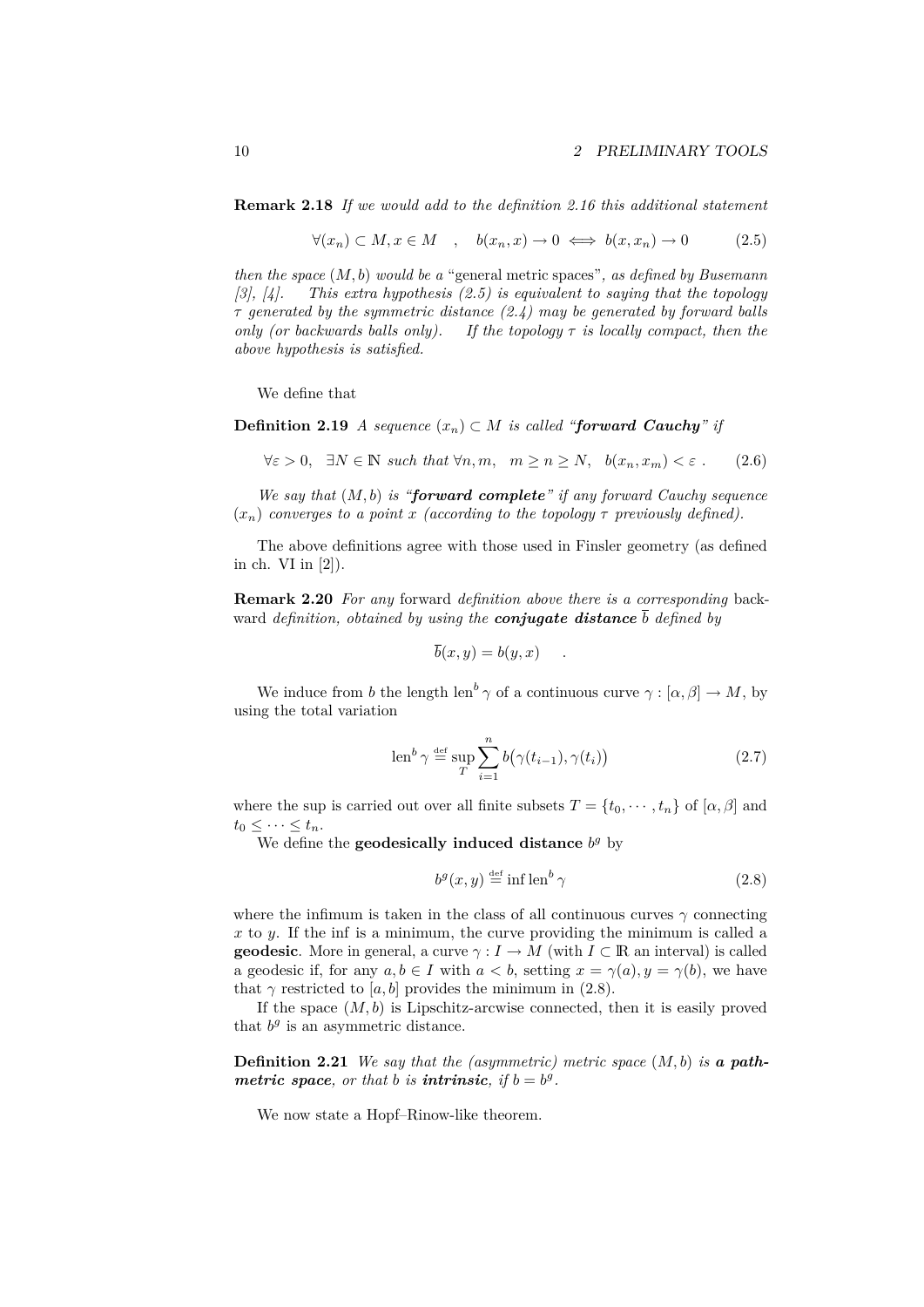**Theorem 2.22** *Suppose that* (*M, b*) *is path-metric, and forward-locally compact (that is, for any x there exists*  $\varepsilon > 0$  *s.t.*  $\{y \mid b(x, y) \leq \varepsilon\}$  *is compact); then the following are equivalent*

- *•* (*M, b*) *is forward complete,*
- *• forward-bounded and closed sets are compact,*
- *any geodesic*  $\gamma : [0, l) \rightarrow M$  *may be completed;*

*and all imply that* (*M, b*) *admits geodesics.*

A similar statement holds for "backward" conditions, by using the conjugate distance  $\bar{b}(x, y) = b(y, x)$  (cf. remark 2.20). This theorem is proved in [21]; with the stronger hypothesis that  $(M, b)$  be locally compact, it is proved in I.8 in [4].

**Remark 2.23** *The* forward-local compactness *is called* weak local compactness *in [4]; on this hypothesis, see the notes at the end of section I of [4]; or page 7 in Zaustinsky's [28]; or Phadke's [24] – where though a* weak global compactness *is addressed.*

### **2.3 Viscosity solutions on manifolds**

The standard definitions of the *superdifferential*  $\partial^+ u(x)$  and the *subdifferential*  $\partial$ <sup>-</sup> $u(x)$  in  $\mathbb{R}^n$  can be easily generalized to maps on a manifold, by means of local charts, or as follows. Let  $\Omega$  be an open subset of the manifold  $M$ .

**Definition 2.24** *Given a continuous function*  $u : \Omega \to \mathbb{R}$  *and a point*  $x \in M$ *, the* **superdifferential** of *u* at *x* is the subset of  $T_x^*M$  defined by

$$
\partial^+ u(x) = \left\{ d\varphi(x) \, | \, \varphi \in C^1(M), \varphi(x) - u(x) = \min_M(\varphi - u) \right\}.
$$

*Similarly, the set*

$$
\partial^{-}u(x) = \left\{ d\psi(x) \, | \, \psi \in C^{1}(M), \psi(x) - u(x) = \max_{M}(\psi - u) \right\}
$$

*is called the subdifferential of u at y.*

Now we briefly reintroduce the definition of viscosity solutions of PDE on manifolds (as in  $[19]$  or  $[22]$ ).

**Definition 2.25** *We say that a continuous function u is a generalized viscosity solution of equation*

$$
H(x, Du(x)) = 0
$$

*in*  $\Omega$  *if for every*  $x \in \Omega$ *,* 

$$
\begin{cases} \forall p \in \partial^+ u(x), & H(x, p) \le 0 \\ \forall p \in \partial^- u(x), & H(x, p) \ge 0 \end{cases}
$$
 (2.9)

*If only the first condition is satisfied (resp. the second), u is called a generalized viscosity subsolution (resp. a generalized viscosity supersolution).*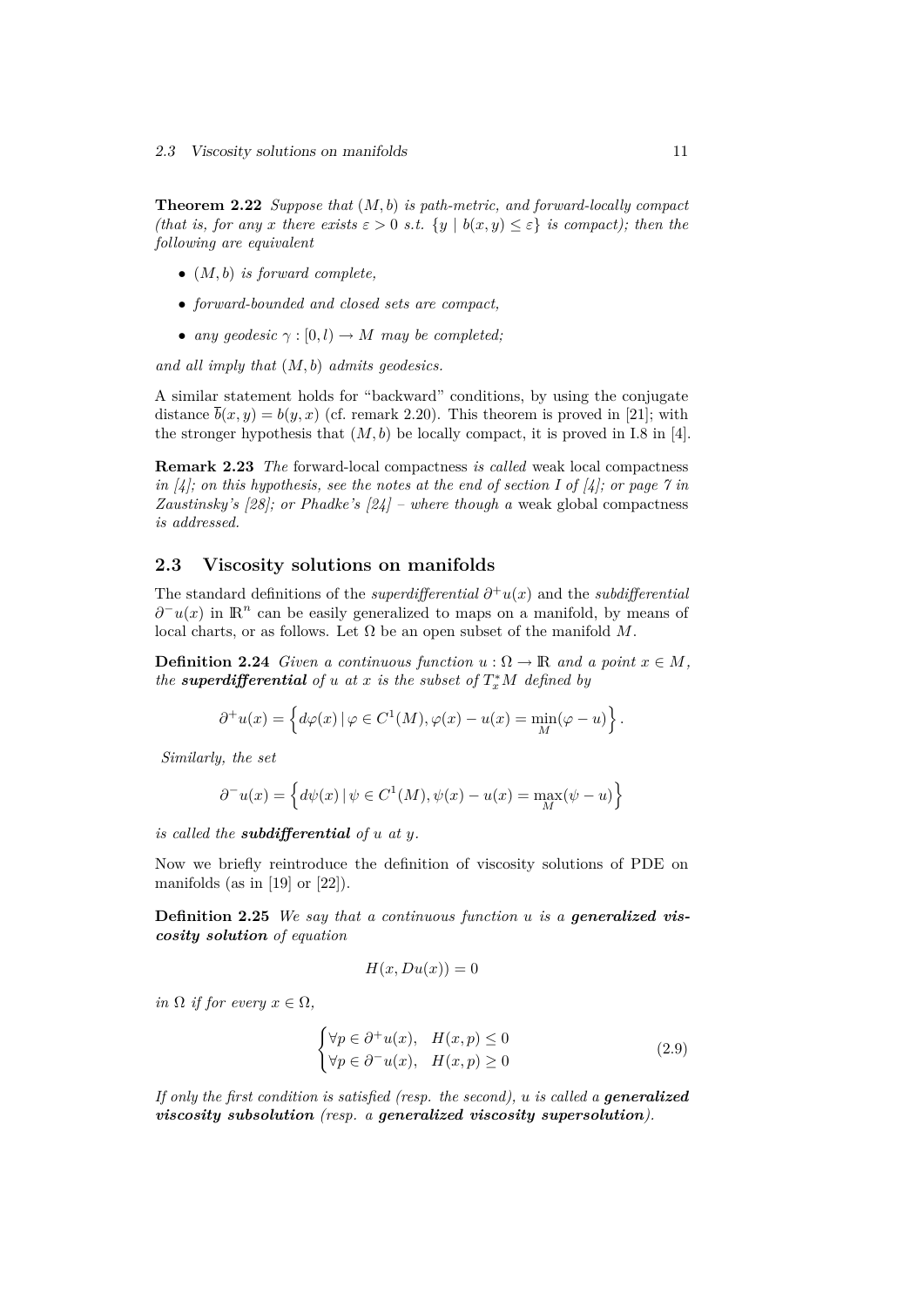As we noted in the introduction, the viscosity solution depends only on the sign of *H*. We use the terminology "generalized viscosity solution" since continuity of *H* is not assumed at this point.

**Proposition 2.26** *Consider the two problems (1.1) and*

$$
\begin{cases}\n\tilde{H}(x, Du(x)) = 0 & \text{in } M \setminus K \\
u(x) = u_0(x) & \text{when } x \in K.\n\end{cases}
$$
\n(2.10)

*If*

$$
signH(x, p) = sign\tilde{H}(x, p) \qquad \forall x, p \in T^*M
$$

*then the definition of viscosity solution immediately implies that (1.1) and (2.10) have the same viscosity solutions.*

This fact is trivially proved; at the same time, it is not widely exploited in the literature (with some exceptions; to cite some examples, [20], [5], [18]).

### **2.3.1 Viscosity solution by inclusion**

So we naturally come to the idea of defining the viscosity solutions to the Hamilton-Jacobi problem using a set  $Z \subset T^*M$ .

**Definition 2.27 (Viscosity solutions by inclusion)** *Let*  $Z \subset T^*M$ *, define Z<sup>x</sup> to be the slicing*

$$
Z_x \stackrel{\text{def}}{=} Z \cap T_x^* M = \{ p \in T_x^* M \mid (x, p) \in Z \} .
$$

*We say that a continuous function u is a viscosity solution of the differential inclusion*

$$
(x, Du(x)) \in Z \tag{2.11}
$$

*in the open set*  $\Omega \subset M$  *if for every*  $x \in \Omega$ *,* 

$$
\begin{cases}\n\partial^+ u(x) \subset \overline{Z_x} \\
\partial^- u(x) \subset \overline{T_x^* M \setminus Z_x}\n\end{cases} \tag{2.12}
$$

*If only the first condition is satisfied (resp. the second), u is called a viscosity subsolution (resp. a viscosity supersolution).*

The second condition in (2.12) can be equivalently stated as  $\partial^- u(x) \cap \mathring{Z}_x = \emptyset$ .

Since we started by stating the problem (1.1), but we will be studying the problem (1.6) in the rest of the paper, we now establish this result.

**Proposition 2.28** *Suppose that*  ${H \leq 0}$  *is closed; let*  $Z = {H \leq 0}$ *, and suppose that, for all*  $x \in M$ *,* 

$$
\mathring{Z}_x = \{ p \mid H(x, p) < 0 \} \tag{2.13}
$$

*(where the internal part*  $\mathring{Z}_x$  *of*  $Z_x$  *is computed w.r.t.*  $T_x^*M$ *); then the two problems are equivalent, that is, that they have the same family of solutions.*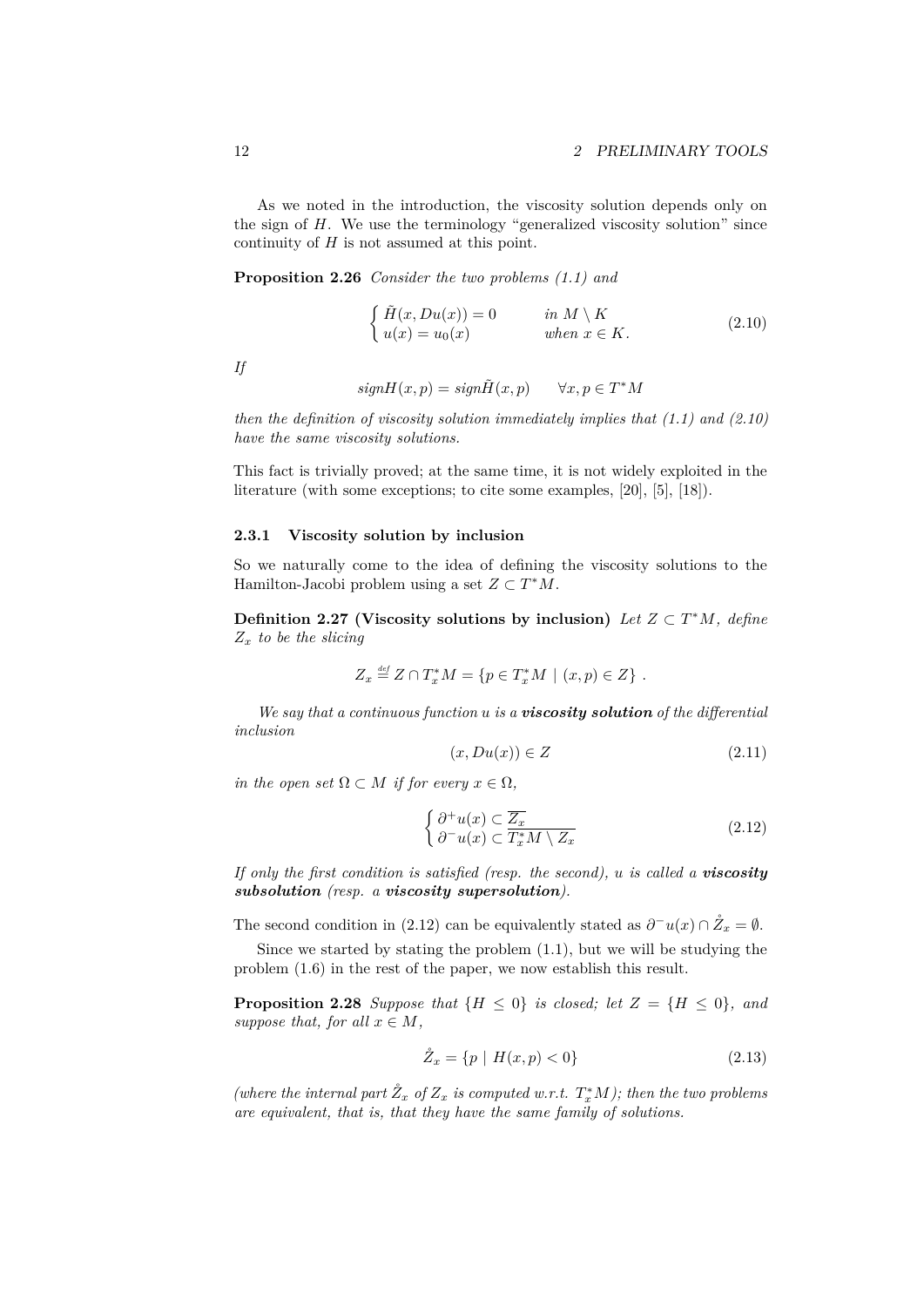### **3 Convex Hamilton-Jacobi equation**

We now proceed to integrate all the tools presented in the previous section in a study of solutions to the Hamilton-Jacobi problem (1.6).

We will assume the following hypotheses.

**Hypotheses 3.1** *Let*  $Z \subset T^*M$  *be closed. We will assume that the following hold.*

(Z) Let  $A = \overset{\circ}{Z}$  (where the "internal part" is computed w.r.t.  $T^*M$ ) and let  $A_x$  *be the* fiberwise slicing *of*  $A$ *,* 

$$
A_x \stackrel{\text{\tiny def}}{=} \{ p \in T_x^*M \mid (x, p) \in A \}.
$$

*We suppose that, for all x, Z<sup>x</sup> is nonempty, convex and compact and*  $Z_x = \overline{A_x}$ .

 $(\exists \underline{u})$  *There exists a smooth function* <u>*u*</u> *on M such that*  $D_{\underline{u}}(x) \in \mathring{Z}_x$ ,  $\forall x \in M$ . *(Here the "internal part"*  $\mathring{Z}_x$  *of*  $Z_x$  *is computed w.r.t.*  $T_x^*M$ *).* 

### **3.1 Gauge Transform**

One main tool to prove many of the results in this paper is to transform the problem (1.6) into this equivalent simpler problem

$$
\begin{cases}\n\hat{H}(x, Du(x)) - 1 = 0 & \text{in } M \setminus K \\
u(x) = \hat{u_0}(x) & \text{when } x \in K.\n\end{cases}
$$
\n(3.1)

To this end, we define  $\hat{u}_0 \stackrel{\text{def}}{=} u_0 - \underline{u}$  and we construct  $\hat{H}$  in two steps.

1.  $\tilde{Z}_x$  is obtained from  $Z_x$  by translation,

$$
\tilde{Z}_x = Z_x - D\underline{u}(x) \quad . \tag{3.2}
$$

The above transformation implies that  $0 \in \mathring{Z}_x$ , (and basically says that we can assume that  $\underline{u} = 0$  in our proofs, with no loss of generality).

2. Since  $Z_x$  is convex, then  $\tilde{Z}_x$  is a convex set. We define then the gauge function  $j_z$  of  $\tilde{Z}_x$  as

$$
j_x(p) \stackrel{\text{def}}{=} \inf \left\{ t > 0 \mid p/t \in \tilde{Z}_x \right\}
$$

and eventually we define

$$
\hat{H}(x,p) \stackrel{\text{def}}{=} (j_x(p))^2
$$

We call  $\hat{H}$  the gauge Hamiltonian.

Summarizing all above steps in one, we can say that  $\hat{H}$  is built from  $Z_x$  as

$$
\hat{H}(x,p) \stackrel{\text{def}}{=} \inf \left\{ t^2 \mid t > 0 \text{ s.t. } \left( \frac{p}{t} + D\underline{u}(x) \right) \in Z_x \right\} . \tag{3.3}
$$

By the definition,  $\hat{H}$  is positively 2-homogeneous, ie

$$
\forall \lambda \ge 0 \qquad \hat{H}(x,\lambda p) = \lambda^2 \hat{H}(x,p) \quad ; \tag{3.4}
$$

this simplifies some arguments (in particular in the comparison theorem 3.13).

The above two steps have a clear and simple effect on solutions.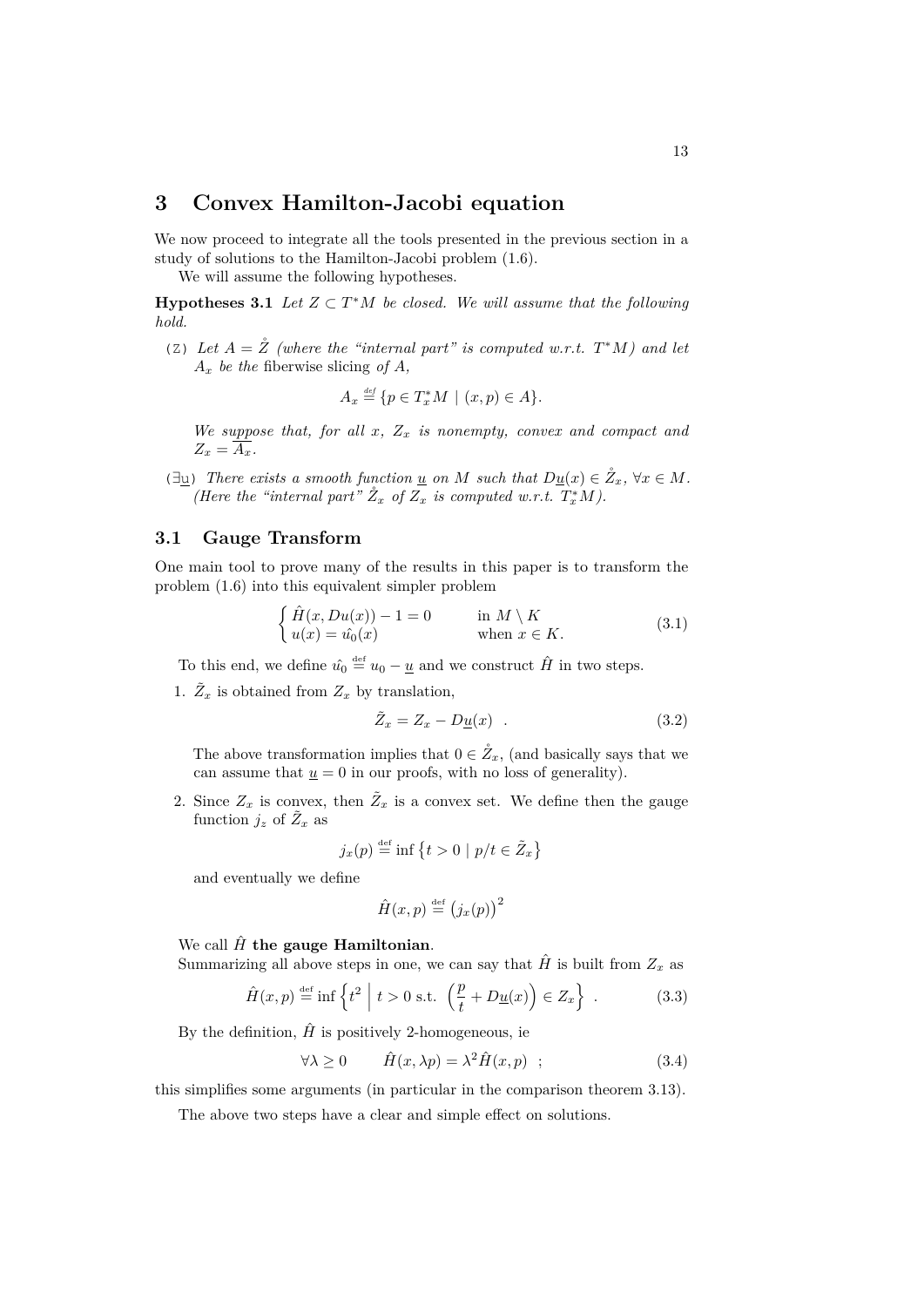**Proposition 3.2** *Assume that*  $Z_x$  *is convex and closed.*  $(u - \underline{u})$  *is a solution of the problem (3.1) if and only u is a solution of (1.6).*

*Proof.* We follow the two steps that we used to build  $\hat{H}$ .

- 1. In the first step, we simply translate all cotangent planes by *Du*, so (obviously) *u* is a viscosity solution of  $(x, Du(x)) \in Z_x$  iff  $(u - u)$  is a viscosity solution of  $(x, Du(x)) \in \tilde{Z}_x$ .
- 2. Since  $\tilde{Z}_x$  is convex and closed, it is easily proved (by the definition of  $\hat{H}$ ) that
	- $(\hat{H}(x, p) 1) \leq 0$  iff  $(x, p) \in \tilde{Z}_x$
	- $(\hat{H}(x, p) 1) \ge 0$  iff  $(x, p) \in \overline{T_x M \setminus \tilde{Z}_x}$

Then, *u* is a viscosity solution for  $\hat{H}(x, Du(x)) - 1 = 0$  iff it is a viscosity solution for the inclusion  $(x, Du(x)) \in \tilde{Z}_x$ .

 $\Box$ 

**Remark 3.3** *It is also possible to define H*ˆ *starting from H; this does link the original problem (1.1) to the problem (3.1); the two problems are equivalent if the condition (2.13) holds.*

### **3.2 Finsler metrics**

Let *Z* be as in hypotheses 3.1. We then define, for any  $x \in M$ , the **figuratrix** set  $Z_x$  by slicing  $Z$  along the fibers of  $T^*M$ , exactly as we did in eqn. (1.2) in introduction.  $Z_x$  can be seen as a set-valued map  $x \mapsto Z_x$  from M to the fibers of  $T^*M$  (we discussed these maps in section 2.1.3).

We define the *slicewise support function*  $\sigma : TM \to [-\infty, \infty]$  by

$$
\sigma(x, v) \stackrel{\text{def}}{=} \sup \{ p \cdot v \mid p \in Z_x \} \tag{3.5}
$$

similarly to what is done in other papers (e.g. [5]).

**Lemma 3.4** *Let*  $A = \mathring{Z}$  *and let*  $A_x$  *be the slicing of*  $A$ *:* 

$$
A_x \stackrel{\text{\tiny def}}{=} \{ p \in T_x^*M \mid (x, p) \in A \}
$$

*Suppose that*  $A_x$  *is non-empty and*  $Z_x = \overline{A_x}$  *for all x. Then*  $\sigma$  *is the support of Ax, namely*

$$
\sigma(x, v) = \sup \{ p \cdot v \mid p \in A_x \}
$$
\n(3.6)

*and σ is lower–semi–continuous.*

*Suppose moreover that*  $Z_x$  *is convex and compact for all x; then*  $\sigma$  *is continuous and locally bounded.*

*Proof.* Since  $Z_x = \overline{A_x}$  then eqn. (3.6) holds. We use the definition of Kuratowski convergence, and the results, exposited in section 2.1. By 2.12 we know that  $x \mapsto A_x$  is l.s.c.: then by 2.14 and eqn. (3.6),  $\sigma$  is l.s.c. If moreover every  $Z_x$ is convex and compact, then, by 2.11,  $x \mapsto Z_x$  is u.s.c.; since  $\liminf_{x\to\overline{x}} Z_x \supset$ lim inf<sub> $x\rightarrow \bar{x}$ </sub>  $A_x \supset A_{\bar{x}} \neq \emptyset$  then by 2.15 we know that  $\sigma$  is u.s.c. and locally bounded. $\Box$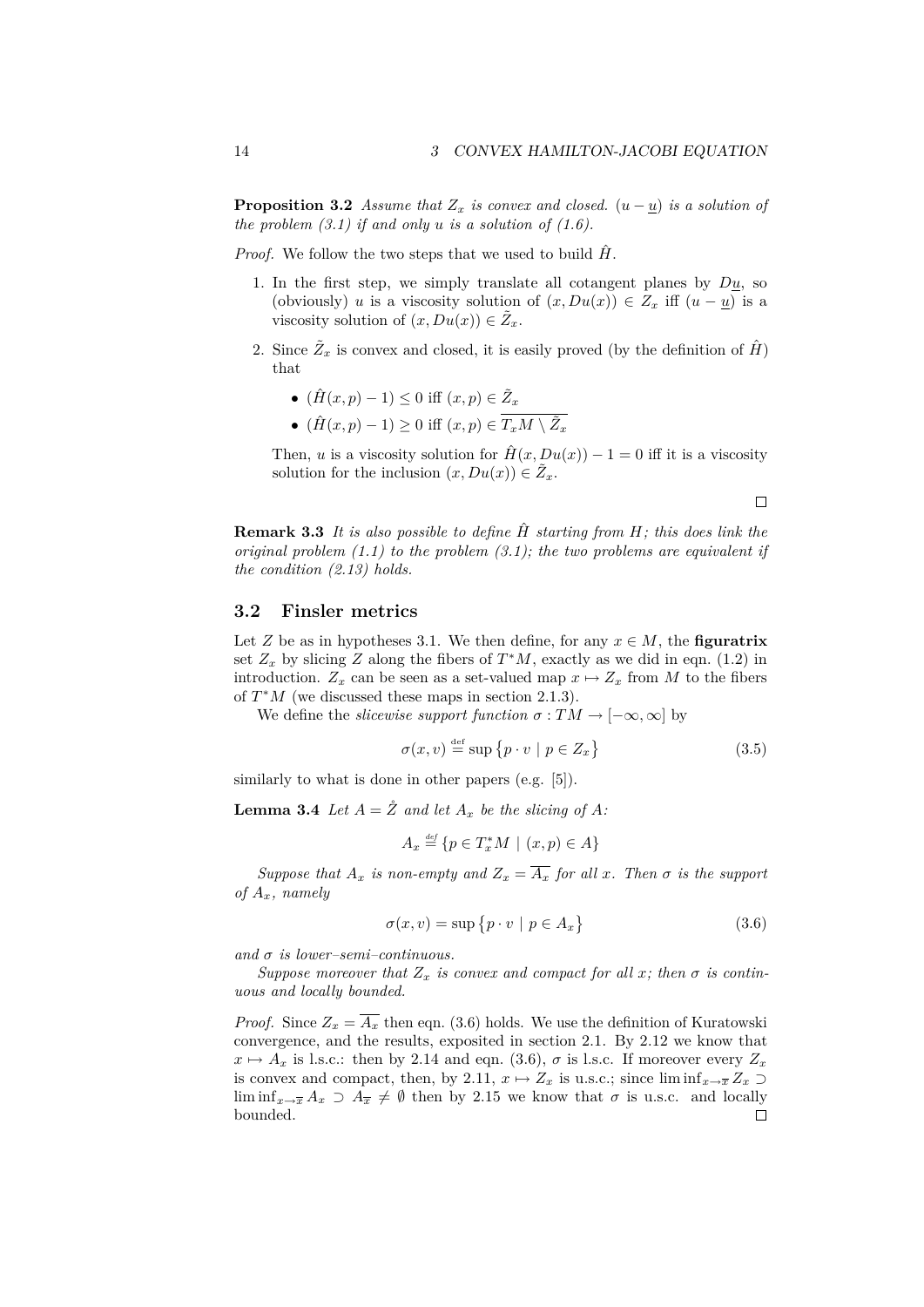#### 3.2 Finsler metrics 15

We conclude that when the hypotheses (Z) (that were expressed in 3.1) hold then  $\sigma$  is continuous and locally bounded from above.

We then define

$$
S(x,y) = \inf \int_0^1 \sigma(\xi(s), \dot{\xi}(s))ds
$$
\n(3.7)

where the infimum is computed in the class of all locally Lipschitz  $\xi$  with given extrema  $\xi(0) = x, \xi(1) = y$ . This quantity  $S(x, y)$  does not depend on *u*, but it may fail to be positive (and hence to be an asymmetric distance, as is defined in section 2.2). Unfortunately, it may even be the case that  $S \equiv -\infty$ , as in this simple example.

**Example 3.5** *Let*  $M = S^1 = \mathbb{R}/\mathbb{Z}$  *and let*  $Z_x = [1,2]$  *for all x; then*  $\sigma(x, v) =$ 2*v for*  $v > 0$  *and*  $\sigma(x, v) = v$  *for*  $v < 0$ *. Given any*  $x, y \in M$ *, the winding curves*  $\gamma_n(t) = x + t(-n + y - x)$  *prove that*  $S(x, y) = -\infty$ *. See fig.1.* 



Figure 1: Example 3.5

We will see that the hypothesis (*∃*u) is specifically needed to avoid such pathological examples.

We also provide an example where the hypothesis  $Z_x = \overline{A_x}$  does not hold.

**Example 3.6** *Let*  $M = \mathbb{R}$  *and* 

$$
Z_x \stackrel{\text{def}}{=} \begin{cases} [-1,1] & \text{if } x \le 0 \text{ and} \\ [-1+1/x, 1+1/x] & \text{if } x > 0 \end{cases}.
$$

*Then Z is closed, any slice Z<sup>x</sup> is convex and compact, but σ is not locally bounded and continuous.*

*If we set*  $A = \overset{\circ}{Z}$ *, then* 

$$
A_x = \begin{cases} (-1,1) & \text{if } x < 0\\ \emptyset & \text{if } x = 0\\ (-1+1/x, 1+1/x) & \text{if } x > 0 \end{cases}
$$

*,*

 $\setminus$ 

### **3.2.1 Finsler Metric from** *Z* **and** *u*

As aforementioned, we assume in this paper that  $(\exists u)$  (see 3.1). This <u>*u*</u> is called a *strict subsolution*. A discussion of this condition is in §3.6. Note that we do need to speak of "strict subsolution in the viscosity sense", since such a solution may be mollified, as shown in Lemma 6.3 in [10]. Note also that  $u + c$ is again a *strict subsolution*, for any constant *c*.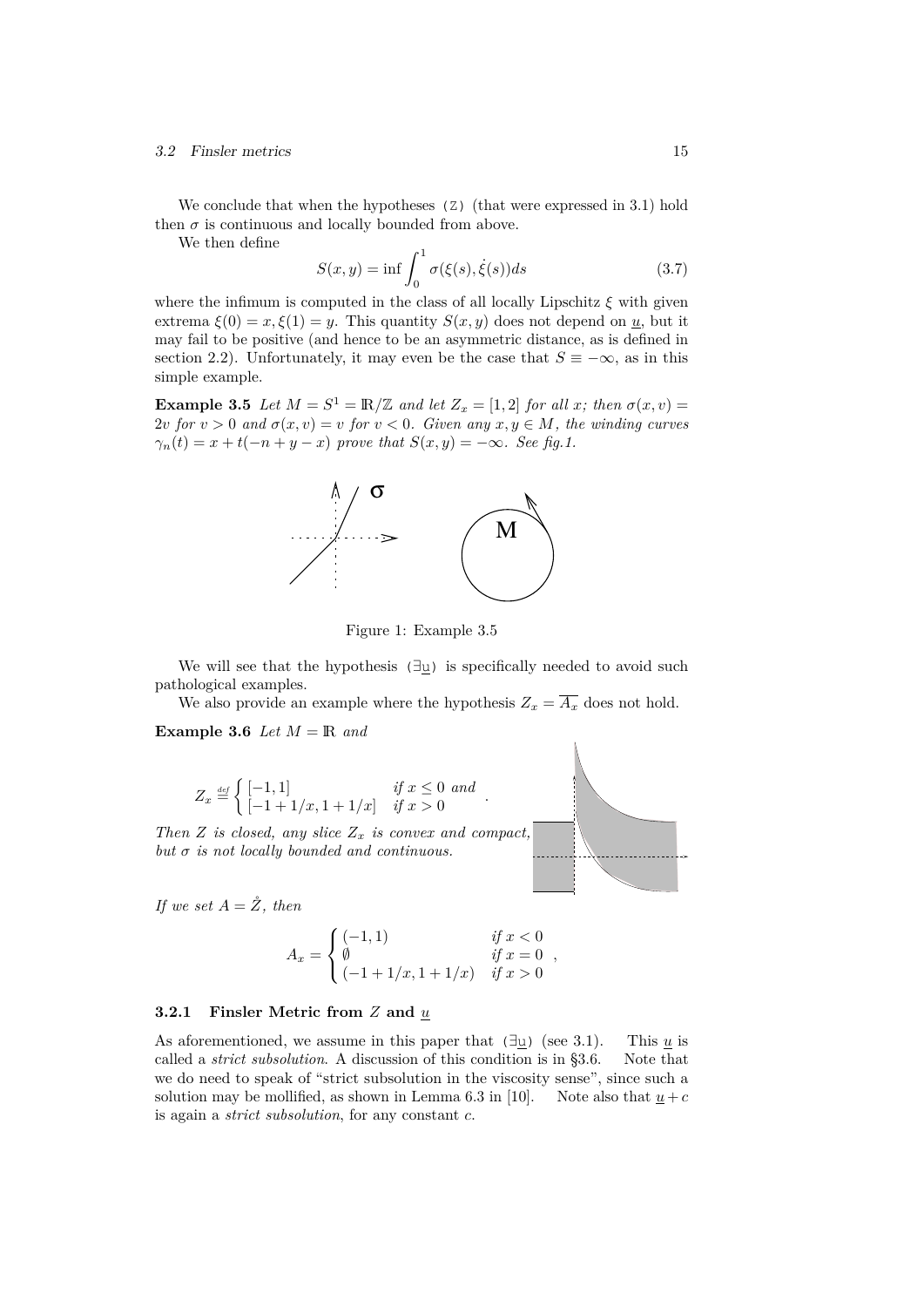Given a choice of a strict subsolution <u>*u*</u>, we define then  $F: TM \rightarrow [0, \infty]$  so that  $F(x, \cdot)$  is the support function  $\sigma$  of the set  $Z_x$  corrected by  $D_{\underline{u}}(x)$ ,

$$
F(x, v) \stackrel{\text{def}}{=} \sigma(x, v) - v \cdot D\underline{u}(x) = \tag{3.8}
$$

$$
= \sup \{ p \cdot v \mid (p + D\underline{u}(x)) \in Z_x \} . \tag{3.9}
$$

By the definition it is clear that  $F \geq 0$ , and  $F(x, v) = 0$  iff  $v = 0$ : indeed, we know that  $D_{\mathcal{U}}(x) \in \mathring{Z}_x$  (and so  $\mathring{Z}_x \neq \emptyset$ ).

The hypotheses that were used in all lemmas up to now are exactly those that were anticipated in 3.1; so we summarize all the results in a theorem.

**Theorem 3.7** *Assume* ( $\text{Z}$ ) *in 3.1. Choose a strict subsolution*  $\underline{u}$ *, and define F. Then F is a Finsler metric, satisfying*

- $F \geq 0$ *, and*  $F(x, v) = 0$  *iff*  $v = 0$ *,*
- $v \mapsto F(x, v)$  *is positively 1-homogeneous.*
- *• F is continuous and locally bounded.*

### **3.2.2 Asymmetric distance from** *Z* **and** *u*

We define the **length** len<sup>F</sup>  $\gamma$  of a locally Lipschitz curve  $\xi : [0,1] \to M$  as

$$
\operatorname{len}^F \gamma = \int_0^1 F(\xi(s), \dot{\xi}(s)) \ ds \tag{3.10}
$$

As in [21], we then define

$$
b(x, y) = \inf \operatorname{len}^F \gamma \tag{3.11}
$$

where the infimum is computed in the class of all locally Lipschitz  $\xi$  with given extrema *ξ*(0) = *x, ξ*(1) = *y*.

Under the hypotheses 3.1, *b* is an asymmetric distance.

*b* is itself also sometimes called a *Finsler metric*<sup>2</sup> in the current literature, and is naturally associated to Hamilton-Jacobi equations; see [27] and references therein.

Some useful properties *b* are listed in the following proposition 3.8.

**Proposition 3.8** *Assume* (Z) *and* (*∃*u)*. Define F and b as above.*

- *1. The topology τ induced by d (cf. (2.4)) coincides with the topology of the manifold M; so the* asymmetric metric space (*M, b*) *is indeed locally compact. So* (*M, b*) *is a* general metric space*, as defined by Busemann (see 2.18).*
- 2. For any Lipschitz  $\gamma$ , len<sup>F</sup>  $\gamma$  (defined in eqn. (3.10)) coincides with len<sup>b</sup> *(defined in eqn. (2.7));*
- 3. *consequently,*  $(M, b)$  *is path-metric, that is,*  $b = b^g$ .

<sup>&</sup>lt;sup>2</sup>whereas in this paper we usually prefer to call  $F$  "the metric" and  $b$  "the distance"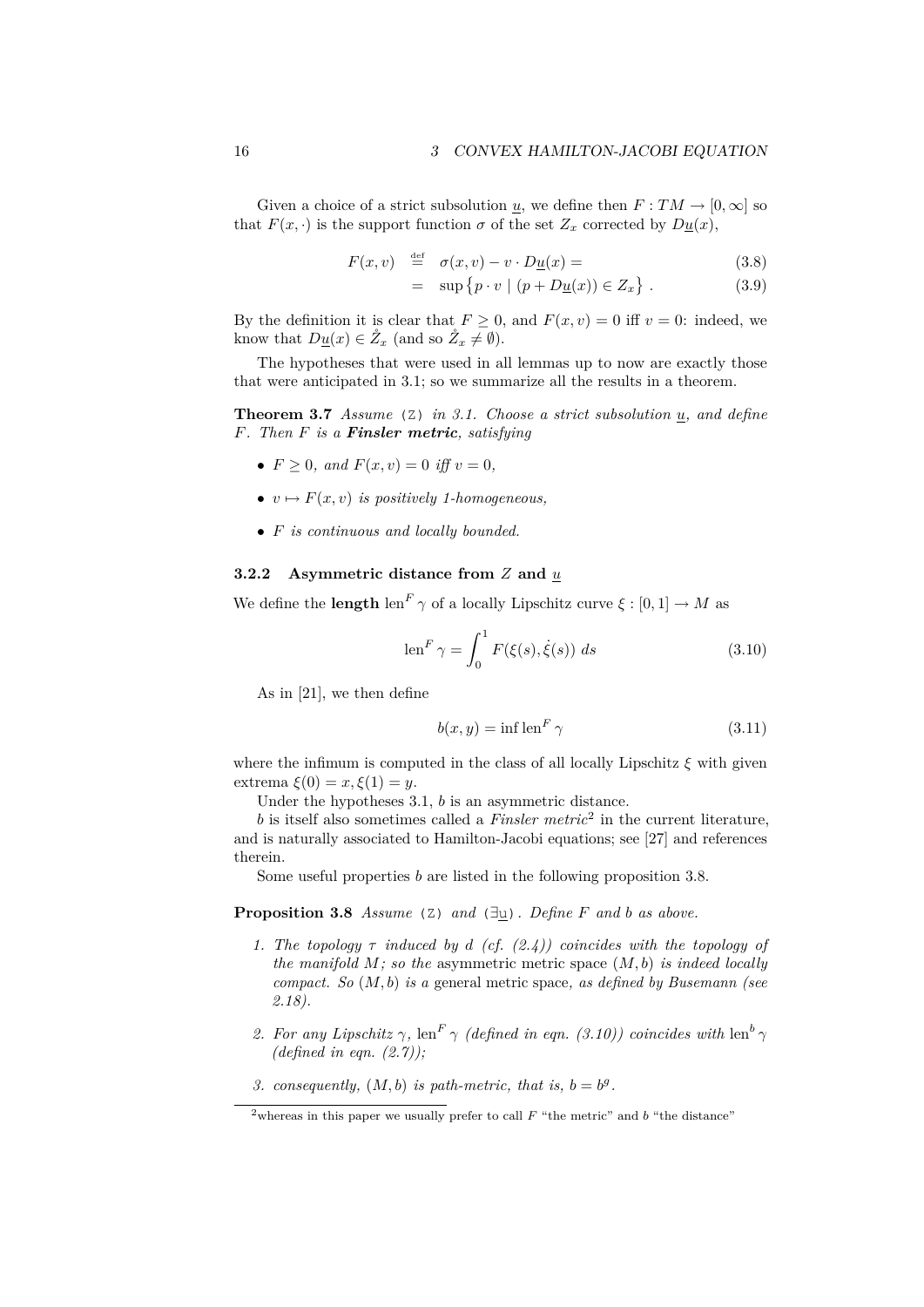#### 3.3 Viscosity solutions of the HJ equation 17

*4. For any x ∈ M there exists a neighborhood U where, ∀y ∈ U, there exists a minimal geodesic γ connecting x to y with*

$$
F(\xi(s), \dot{\xi}(s)) = 1 \quad \forall s. \tag{3.12}
$$

*Proof.* The first point is proved as the equivalent proposition in Finsler or Riemann geometry. The second point is due to the lower semi continuity of  $\operatorname{len}^F \gamma$  and  $\operatorname{len}^b \gamma$  w.r.t. uniform convergence, and so third point follows. The fourth point is proved by using a reparametrization lemma. A detailed proof of all of the above is in in [21].  $\Box$ 

By equations  $(3.8), (3.10), (3.11), (3.7)$  and direct calculation

$$
S(x, y) = b(x, y) + \underline{u}(y) - \underline{u}(x) .
$$
 (3.13)

This means that, when the strict subsolution exists, then *S* will also be locally bounded from below. (This is not a necessary condition, though — the existence of a locally Lipschitz continuous almost everywhere solution *u* would still imply that *S* is locally bounded from below).

### **3.3 Viscosity solutions of the HJ equation**

In this section we will study existence of solutions of problem (1.6); if  $Z = \{H \leq \}$ 0<sup>}</sup> and we add the hypothesis  $\partial(Z_x) = \{p \mid H(x, p) = 0\}$ , then the problem (1.6) coincides with the problem (1.1).

We know that

**Proposition 3.9** *Assume 3.1. Fix*  $a \in M$ *. The function* 

$$
u(x) \stackrel{\text{def}}{=} S(a, x) \tag{3.14}
$$

*is a viscosity solution of*  $Du(x) \in Z_x$  *if*  $x \neq a$ *, and a viscosity subsolution for all x.*

The proof is nowadays standard (in the  $\mathbb{R}^n$  case, see for example Theorem 2.1 in [27]; or see Prop.4.2 in [10]).

We define the *value function*

$$
V(x) \stackrel{\text{def}}{=} \inf \left( u_0(\xi(0)) + \int_0^1 \sigma(\xi(s), \dot{\xi}(s)) ds \right) \tag{3.15}
$$

where the infinimum is in the class of Lipschitz paths  $\xi$  with  $\xi(1) = x$  and  $\xi(0) \in K$ . By combining all identities (3.10) and (3.9) we can rewrite *V* also as

$$
V(x) = \inf_{z \in K} (u_0(z) + S(z, x))
$$
\n(3.16)

When  $u_0 = 0$ , this last formula is known as the **inf-convolution**.

This formula builds a solution to (1.1).

**Theorem 3.10** *Assume 3.1. Then V is a viscosity solution to*  $du(x) \in Z_x$  *on*  $M \setminus K$ *. If moreover* 

$$
u_0(x) \le S(y, x) + u_0(y) \tag{3.17}
$$

*for all*  $x, y \in K$ *, then*  $V = u_0$  *on*  $K$ *: so*  $V$  *is a viscosity solution to (1.6).* 

The proof is standard, and can be obtained by combining proposition 3.9 and prop. 8.2.1 in [7].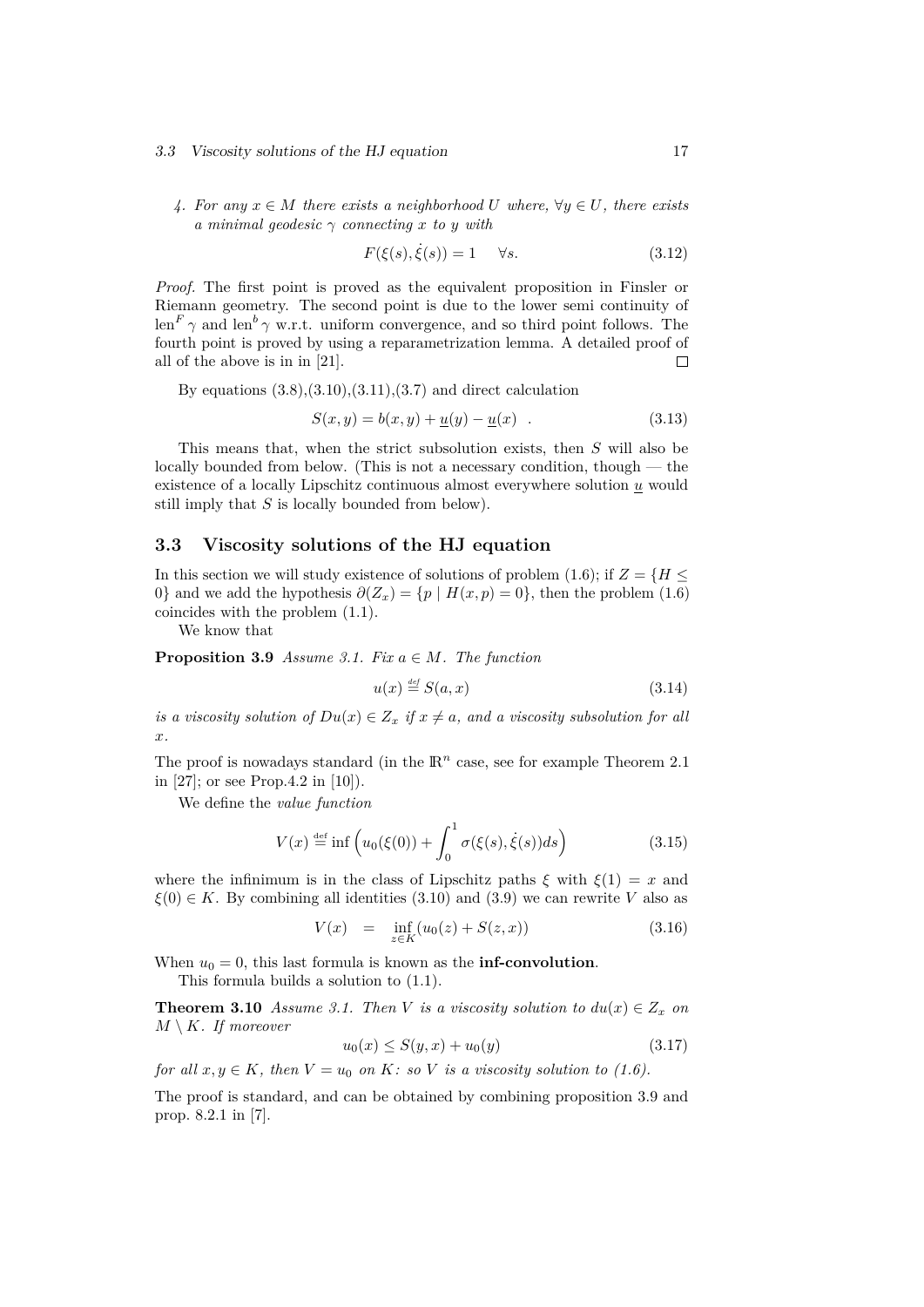### **3.3.1 Hopf-Rinow for Hamilton-Jacobi**

We now use the theory presented in the preliminary sections to state this version of the *Hopf-Rinow* theorem that is adapted to Hamilton-Jacobi problems

**Theorem 3.11 (Hopf-Rinow for Hamilton-Jacobi)** *Assume* (Z) *and* (*∃*u)*. Choose a strict subsolution u, and define b with it (as done in equation (3.11)). Then the conditions 1-4 here following are equivalent.*

- *1.* (*M, b*) *is backward-complete,*
- *2. backward bounded closed sets are compact,*

*3.*

$$
\forall x, \ \liminf_{y \to \infty} b(y, x) = \infty,
$$
\n(3.18)

*4.*

$$
\forall x, \ \liminf_{y \to \infty} S(y, x) + \underline{u}(y) = \infty \ . \tag{3.19}
$$

*If the above conditions 1-4 hold, then, for any fixed*  $x, y \in M$ , there is a *Lipschitz curve*  $\xi$  *connecting*  $x$  *to*  $y$  *that minimizes the length* len<sup> $F$ </sup>  $\xi$  *and such that*  $F(\xi, \dot{\xi})$  *is constant. This curve*  $\xi$  *is also a minimum for*  $S(x, y)$ *.* 

Note that in eqn. (3.18), we may replace " $\forall x$ " with " $\exists x$ ", and obtain an equivalent statement; and similarly for (3.19).

*Proof.* The equivalence  $1 \iff 2$  of the first two statements, and the existence of geodesics, follows from the more general Hopf-Rinow theorem in 2.22. The other equivalences are easy (and do not need any special hypotheses on  $(M, b)$ ); they may be proven using the triangular inequality and the definition of the topology. Moreover (3.19) is just a rewriting of (3.18).  $\Box$ 

**Remark 3.12 (Conjugate problems)** *If we define a problem conjugate to (1.1) by using the Hamiltonian*  $\overline{H}(x, p) \stackrel{\text{\tiny def}}{=} H(x, -p)$ , then we may restate all *above theorems by using* forward *conditions, and using the conjugate distance*  $\overline{b}(x, y) = b(y, x)$  *and the conjugate*  $\overline{S}(x, y) = S(y, x)$ *. (Cf. 2.20)* 

### **3.4 Comparison Theorem**

This section is devoted to the proof of this result.

**Theorem 3.13** *Assume* (Z) *from 3.1; suppose that a choice of strict subsolution u exists so that the asymmetric metric space* (*M, b*) *is backward complete.*

*Suppose that u is a viscosity subsolution and v is a supersolution of*

$$
(x, Du(x)) \in Z
$$

*for*  $x \in M \setminus K$  *whereas*  $u \leq v$  *on*  $K$ *, and suppose that*  $v \geq u + c$  *for a constant*  $c \in \mathbb{R}$ : then  $u \leq v$ .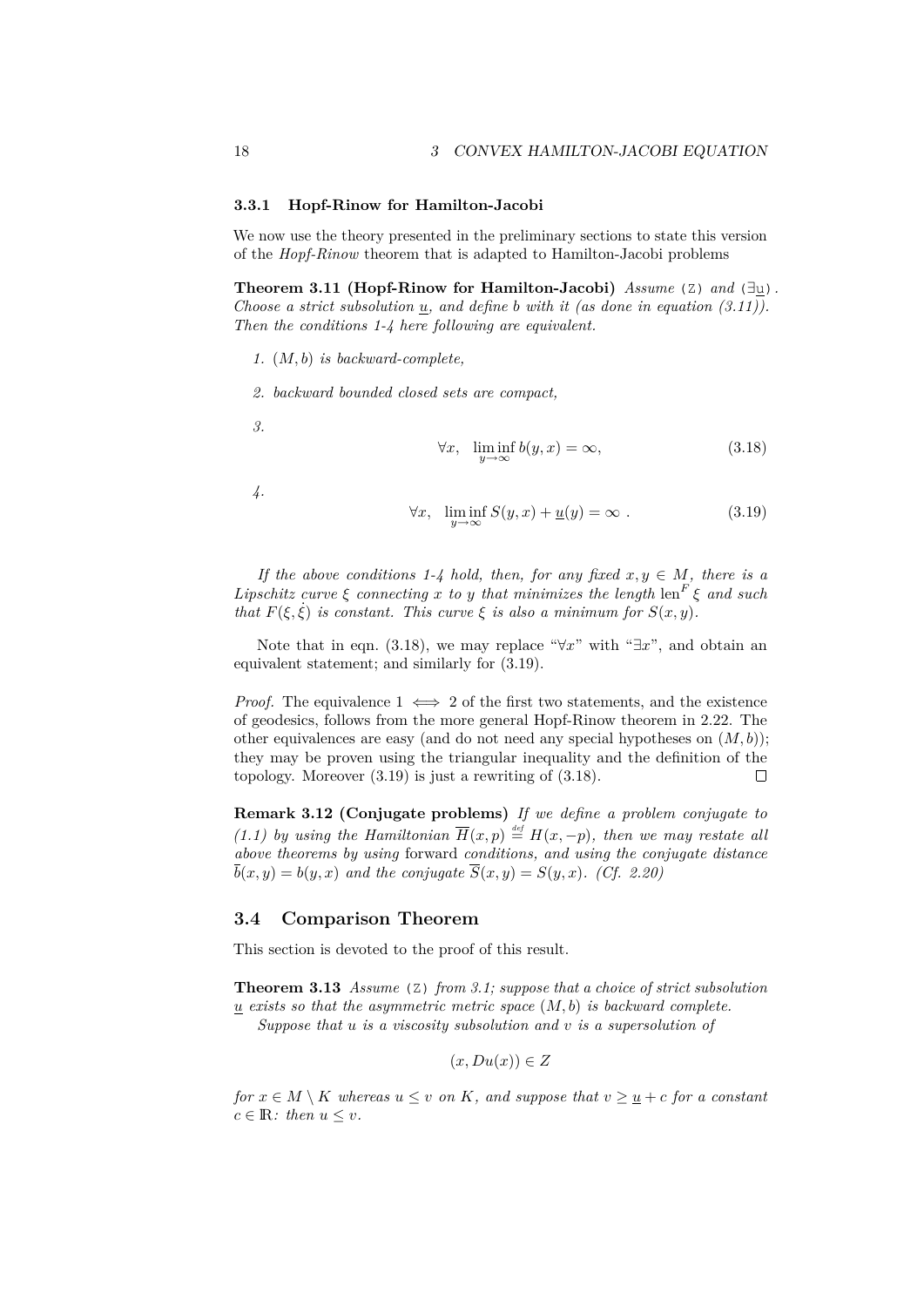### 3.4 Comparison Theorem 19

To prove the above theorem, we will use the following result from prop. 4.3 in Camilli and Siconolfi [5]. <sup>3</sup>

**Proposition 3.14 (prop. 4.3 in [5])** *Let*  $\Omega \subset M$  *be open. For any*  $f : \Omega \to \mathbb{R}$ *continuous, we define the Clarke generalized differential as*

$$
\partial f(x) \stackrel{\text{def}}{=} \text{co}\{p \in T_x^*M \mid \exists (x_n) \subset \Omega, \exists df(x_n) \stackrel{\text{def}}{=} p_n, (x_n, p_n) \to (x, p) \text{ in } T^*M\}
$$

*where*  $co(A)$  *is the convex envelope of a set*  $A \subset T_x^*M$ *. Consider a generic*  $problem H(x, Du(x)) = 0.$ 

- *v is a supersolution of*  $H(x, Dv(x)) = 0$  *in*  $\Omega$  *iff for any*  $x \in \Omega$  *and any Lipschitz continuous*  $\phi$  *which is subtangent to*  $v$  *at*  $x$  *there exists*  $p \in \partial \phi(x)$ *such that*  $H(x, p) \geq 0$ *.*
- *Any subsolution of*  $H(x, Du(x)) = 0$  *is Lipschitz continuous, and for all p* ∈  $\partial u(x)$  *we have*  $H(x, p) \leq 0$ *.*

Using this result we can simplify the proof in [19], and yet prove the general theorem 3.13 here proposed.

*Proof.* By means of the translation (3.2), we assume without loss of generality that  $u \equiv 0$ , and we replace the problem at hand with the problem (3.1). Let

$$
h(x,p) \stackrel{\text{def}}{=} \sqrt{\hat{H}(x,p)}
$$

in the following.

As in the work of Kružhkov [16], we consider the transformed functions  $\tilde{u} = -e^{-u}$  and  $\tilde{v} = -e^{-v}$ , which are respectively a viscosity subsolution and a supersolution of

$$
\begin{cases}\nh(x, Dv) + v = 0 & \text{in } M \setminus K, \\
v = -e^{-u_0} & \text{on } K\n\end{cases}
$$
\n(3.20)

(see proposition 6 in [19]) moreover,  $0 > \tilde{v} \ge -e^{-\inf v} \ge -e^{-c}$  and  $\tilde{u} < 0$ .

We establish a comparison result for this last problem  $(3.20)$ : this clearly implies the above theorem. We fix  $C \stackrel{\text{def}}{=} e^{-c}$ . We argue by contradiction, and suppose that  $\tilde{u}$  and  $\tilde{v}$  are resp. a subsolution and a supersolution of (3.20),  $0 > \tilde{v} > -C$ ,  $\tilde{u} < 0$ , and that at a point  $\bar{x}$  we have  $\tilde{u}(\bar{x}) = 2\varepsilon + \tilde{v}(\bar{x})$  with  $\varepsilon > 0$ .

We apply the Kružhkov transformation to above proposition 3.14 and state that

- for any  $x \in M \setminus K$  and any Lipschitz continuous  $\phi$  which is subtangent to  $\tilde{v}$  at *x* there exists  $p \in \partial \phi(x)$  such that  $h(x, p) + \tilde{v}(x) \geq 0$
- $\tilde{u}$  is locally Lipschitz continuous, and for any  $x \in M \setminus K$  and for all  $p \in \partial \tilde{u}(x)$  we have  $h(x, p) + \tilde{u}(x) \leq 0$

Let  $B(x) \stackrel{\text{def}}{=} b(x, \overline{x})$ . By 3.9 and 3.12 we know that *B* is a viscosity solution of  $h(x, -p) - 1 = 0$  for  $x \neq \overline{x}$ : then for all  $x \in M$  and all  $p \in \partial B(x)$ ,  $h(x, -p) \leq 1$ . Let

$$
\Psi(x) = \tilde{u}(x) - \tilde{v}(x) - \varepsilon B(x)
$$

<sup>&</sup>lt;sup>3</sup>The proof in [5] is stated assuming that  $\Omega \subset \mathbb{R}^n$ , but the result can be generalized to manifolds, using local charts.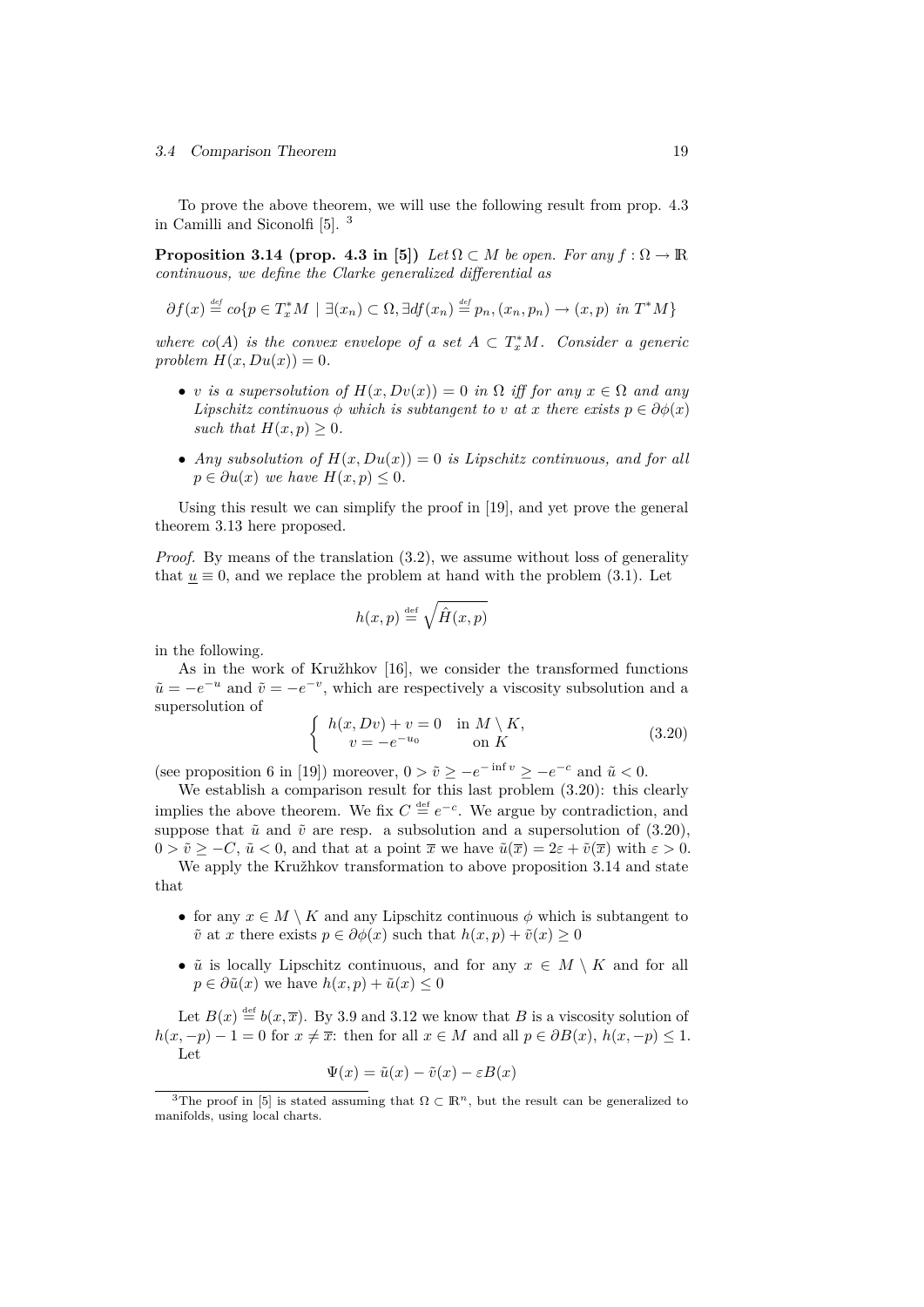This function is bounded from above by *C*; moreover  $\Psi(\overline{x}) = 2\varepsilon$ : then sup  $\Psi$ will be positive, and realized in the region  $\{x \mid \varepsilon B(x) \leq C\}$  which is a backward closed ball. By the Hopf–Rinow–like theorem 3.11 since the metric space  $(M, b)$ is backward complete, then the backward closed balls are compact: so  $\Psi(x)$  has a positive maximum in a point  $\hat{x}$ . This means that the function  $\tilde{u}(x) - \varepsilon B(x)$  is a Lipschitz subtangent of  $\tilde{v}(x)$  at  $\hat{x}$ .

We know that  $\Psi(\hat{x}) > \Psi(\overline{x}) = 2\varepsilon$ , while  $\Psi(x) \leq 0$  for all  $x \in K$ : then  $\hat{x} \notin K$ . Then by (the transformed version of) 3.14, there exists  $p \in \partial(\tilde{u}(x) - \varepsilon B(x))$  such that  $h(x, p) + \tilde{v}(x) \geq 0$ .

At the same time  $p = p' + p''$  with  $p' \in \partial \tilde{u}(x)$  and  $p'' \in \partial (-\varepsilon B(x))$ : then  $(\text{again by 3.14})$   $h(\hat{x}, p') + \tilde{u}(\hat{x}) \leq 0$ ; at the same time, as noted above,  $h(\hat{x}, p''/\varepsilon) 1 \leq 0$  that is  $h(\hat{x}, p'') \leq \varepsilon$ .

Since  $h(x, \cdot)$  is convex and 1-homogeneous, summing up we obtain

$$
h(\hat{x}, p) \le h(\hat{x}, p') + h(\hat{x}, p'') \le -\tilde{u}(\hat{x}) + \varepsilon
$$

while  $h(x, p) + \tilde{v}(x) \geq 0$ : this entails

$$
-\tilde{v}(x) \le h(x, p) \le -\tilde{u}(\hat{x}) + \varepsilon
$$

or

$$
\tilde{u}(\hat{x}) - \tilde{v}(\hat{x}) \le \varepsilon
$$

whereas

$$
\tilde{u}(\hat{x}) - \tilde{v}(\hat{x}) \ge \Psi(\hat{x}) \ge \Psi(\overline{x}) \ge 2\varepsilon
$$

achieving contradiction.

### **3.5 Uniqueness and variationality**

We summarize the results in previous sections in this theorem.

**Theorem 3.15** *We assume hypotheses* (Z)*. We assume that a choice of the* strict subsolution <u>*u*' *exists so that*  $u' \le u_0$  *and* <sup>4</sup></u>

$$
\liminf_{y \to \infty} S(y, x) + \underline{u}'(y) = \infty \quad . \tag{3.21}
$$

*We also assume (3.17) on*  $u_0$ , so  $V = u_0$  on  $K$ .

**(variationality)** *For each x, the value problem (3.15) has a minimum, attained by a Lipschitz curve*  $\xi$  *such that*  $F(\xi, \xi)$  *is (almost everywhere) constant.* 

*In this case we say that the problem (1.1) is variational, since it comes from a variational problem that admits minimum.*

(uniqueness) Let  $\mathcal{F}$  *be the class of all continuous functions*  $f : M \to \mathbb{R}$  *such that there exists a* strict subsolution *u with*  $u \leq f$  *on M and satisfying (3.19).*

*Then V is the unique viscosity solution to problem (1.1), in the class* F*.*

The proof of the first point follows from 3.11; the proof of the last point follows from the comparison theorem 3.13.

 $\Box$ 

<sup>4</sup>we know from theorem 3.11 that this equation (3.21) is a *completeness hypothesis*.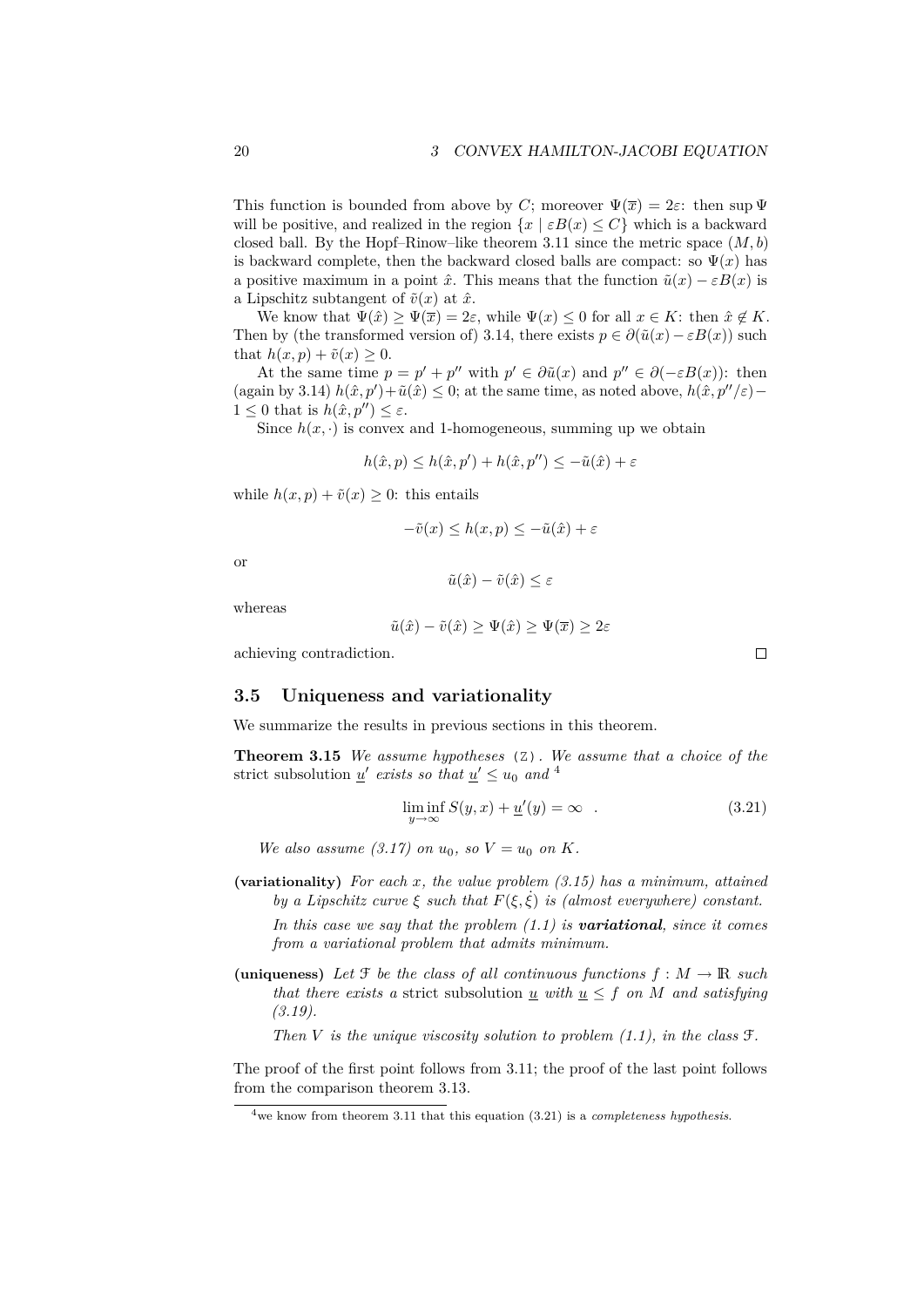**Remark 3.16** *Note that, since we supposed that there exists a*  $\underline{u}' \le u_0$ *, satisfying* (3.19), then  $V \in \mathcal{F}$  (since, by thm. 3.13,  $V \geq \underline{u}'$ ). But it may be the case that *there is no such*  $\underline{u}'$ : see example 3.21, where V is not in F.

In §3.8 we will compare this theorem to other results in the literature.

There remain an open question: how to better characterize this class F? In the particular cases

- *•* when *M* is compact and a *strict subsolution u* exists, then all continuous functions are in  $\mathfrak F$  (so this uniqueness theorem extends the result in [13]);
- if  $H(x,0) < 0$ , and  $\liminf_{y\to\infty} S(y,x) = \infty$ , then all continuous lower bounded functions are in  $\mathfrak{F}$ . So, this theorem extends the uniqueness part in the Riemannian case thm. 1.2; indeed in that case  $d^g \equiv S$ , so the condition  $\liminf_{y\to\infty} d(y, x) = \infty$  means that  $(M, g)$  is complete.

### **3.6 A remark on the hypothesis (***∃***u)**

We comment on the hypothesis (*∃*u) of existence of a smooth strict subsolution (see defn. 3.1).

For any choice of  $c \in \mathbb{R}$ , we consider the problem

$$
H(x, Du(x)) = c \quad x \in M \quad . \tag{3.22}
$$

We define the *critical value*  $c(H)$  to be the minimum value  $c \in \mathbb{R}$  for which the equation (3.22) admits global viscosity subsolutions.

The family of problems (3.22) have been studied in many papers; the results most relevant to our current interest are summarized in the two following theorems. The first theorem is Theorem 1.1 in [8].

**Theorem 3.17 (Weak KAM)** *Suppose that the manifold M is compact. Suppose that*  $H \in C^2$  *and*  $H(x, \cdot)$  *is strongly convex, that is, the Hessian matrix of H w.r.t. p is positive definite. Suppose that there is a complete Riemannian geometry on M such that*  $\forall k \in \mathbb{R}$   $\exists a \in \mathbb{R}$ 

$$
H(x,p) \ge k|p| - a, \quad \forall x, p \tag{3.23}
$$

*and*  $\forall r \in \mathbb{R}$ 

$$
\sup\{H(x,p) \mid |p| \le r\} < \infty \tag{3.24}
$$

*Then the Hamilton-Jacobi equation (3.22) admits a global viscosity solution*  $u : M \to \mathbb{R}$  *for*  $c = c(H)$  *and does not admit any such solution for*  $c < c(H)$ *.* 

A more complete discussion of history and applications of this result may be found in [8].

The second theorem is Theorem 1.3 in [9].

**Theorem 3.18** In the same hypotheses as the theorem above, when  $c = c(H)$ , *there exists* a  $C^1$  subsolution *u* of (3.22), and moreover  $H(x, Du(x)) < c(H)$  iff *x is not in the projected Aubry set.*

As a corollary of the previous two theorems (recalling also the mollification arguments in Lemma 6.3 in [10]) we obtain that,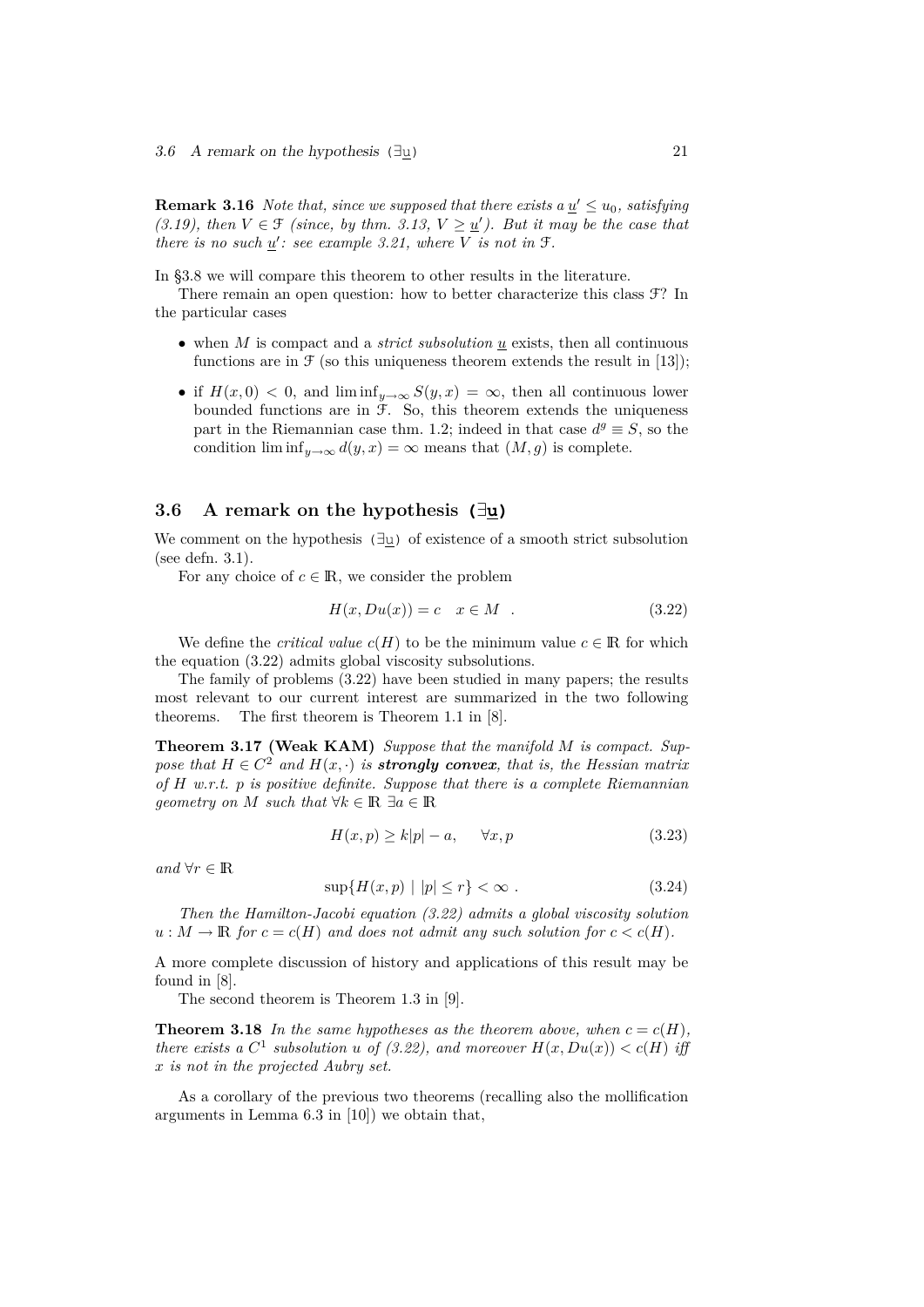**Corollary 3.19** *When*  $c < c(H)$ *, there cannot be any strict subsolution; when*  $c = c(H)$ , there exists a  $C^1$  strict smooth subsolutions iff the Aubry set is empty; *when*  $c > c(H)$  *strict smooth subsolutions do exist.* 

**Remark 3.20** *It may be interesting also to study whether the hypotheses (3.23) and (3.24) may be replaced by more intrinsic hypotheses: indeed they imply that the Finsler metric spaces associated to (3.22) when*  $c > c(H)$  *are complete; so, maybe, it should be enough to assume directly that those Finsler metric spaces are backward complete, without resorting to an auxiliary Riemannian structure.*

To conclude this section, we simply remark that the problem (1.1) that started this paper is is obtained from  $(3.22)$  by choosing  $c = 0$ .

### **3.7 Examples**

The other uniqueness results that we know of do not explicitly state a "completeness" hypothesis; <sup>5</sup> we now provide an example where this hypothesis is relevant.

**Example 3.21**  $M = \mathbb{R}^2$ ,  $H(x, p) = |p|^2 - 1$ ,  $K = \{x \mid x_1 = -x_2^2/4\}$ ,  $u_0(x) =$ *x*1*.*



Figure 2:  $u^{**}(x)$  in example 3.21

*This example satisfies condition* ( $\exists$ <u>u</u>), and we may choose <u> $u(x) = -\sqrt{|x|^2 + 1}$ </u> *(as in eqn. (3.8) in [22]), but there is no strict subsolution <i>u* such that  $u \leq u_0$ *on K, and which satisfies the completeness conditions. This problem has two viscosity solutions:*

$$
u^*(x) \stackrel{\text{def}}{=} \quad x_1
$$
  

$$
u^{**}(x) \stackrel{\text{def}}{=} \quad \max \left\{ x_1, \ \left( 1 - \sqrt{x_2^2 + (x_1 + 1)^2} \right) \right\}
$$

*the second solution is the value function V , it is a patchwork of a cone and a plane, which intersect in the parabola*  $\{(x_1, x_2, x_3) | x_1 = x_3 = -x_2^2/4\}$ *. See fig. 2.*

<sup>&</sup>lt;sup>5</sup> sometimes the "backward completeness" is implicitly assumed: this is the case when the ambient space *M* is compact.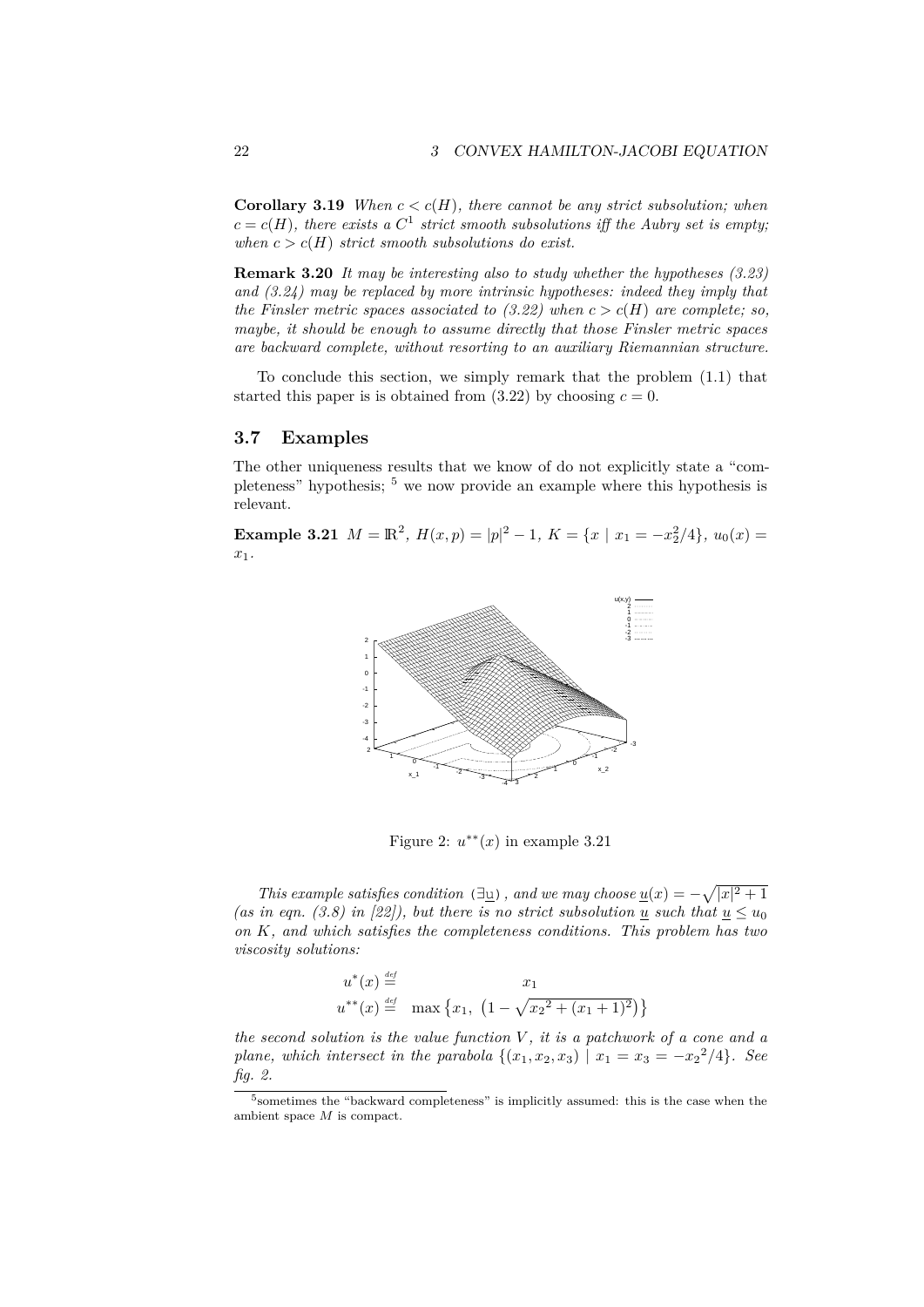### **3.8 Comparison with previous results**

We compare our approach to Hamilton-Jacobi problems with Siconolfi's [27].

We point out that [27] addresses also the case when  $Z_x$  is not convex: it then builds a solution of  $(1.1)$  by a sup-inf formula, which provides a viscosity solution of the convexified of  $(1.1)$ . We do not address the case where  $Z_x$  is not convex in this paper.

In the case  $M = \mathbb{R}^n$ , Proposition 2.2 in [27] proves that

**Theorem 3.22** *Suppose*  $M = \mathbb{R}^n$ *. Suppose that*  $H(x, 0) < 0$ *. Suppose that H is continuous and*

$$
\liminf_{|p| \to \infty} H(x, p) > 0
$$

*and Z<sup>x</sup> is convex and*

$$
\partial(\mathring{Z}_x) = \{ p \mid H(x, p) = 0 \} \quad \forall x
$$

*Assume the condition 2.9 in [27], namely there exist*  $a, b > 0$ 

$$
H(x,p) < 0 \quad \forall x, p \text{ with } |p| < \frac{a}{|x| + b} \tag{3.25}
$$

*Then*

$$
u(x) \stackrel{\scriptscriptstyle\rm def}{=} S(0,x)
$$

*is the unique viscosity solution of*  $H(x, du(x)) = 0$  *(for*  $x \neq 0$ *) in the class of continuous functions*  $v : M \to \mathbb{R}$  *such that* 

$$
\liminf_{|x| \to \infty} v(x) = \infty \tag{3.26}
$$

*and*  $v(0) = 0$ *.* 

We now understand that  $(3.25)$  is a "completeness condition", since it implies that the space  $(M, b)$  (defined with  $u = 0$ ) is complete. Indeed the condition  $(3.25)$  is equivalent to: there exist  $a, b > 0$ 

$$
L(x,v) \ge \frac{a|v|}{|x|+b} \tag{3.27}
$$

(that is the condition 1.7 in [27]).

In this paper we have shown that, indeed, a completeness assumption is fundamental to achieve uniqueness of solution; we have also remarked that, due to the asymmetry of the equation and of the metric, we may distinguish a backward and a forward completeness hypothesis, and that the correct one is the "backward completeness assumption". So our theorem 3.15 clearly generalizes the above theorem.

### **Conclusions**

We obtained a family of results of existence,uniqueness and variationality that extend to the general Hamilton–Jacobi problem (1.6) the "purely metric part" of the results of Theorem 1.2 that addresses the Riemannian eikonal equation.

In stating the *Hopf–Rinow theorem for Hamilton–Jacobi* 3.11, we did not provide a condition that would be analogous to the *geodesic completeness* condition that is in the classical theorem 1.4. This result will be the argument of a forthcoming paper.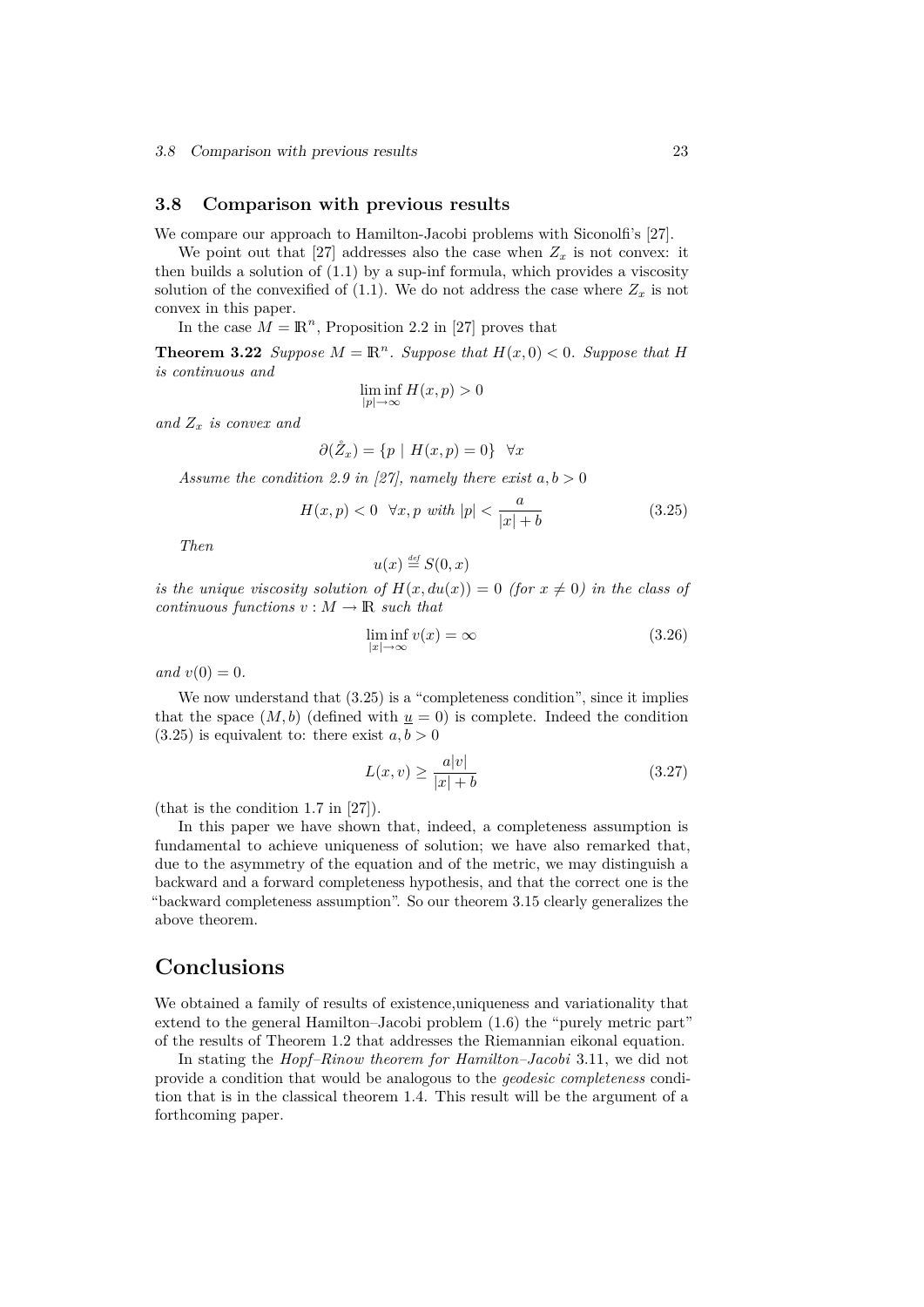# **Acknowledgments**

The author wishes to extend to Prof. Sanjoy Mitter a huge thanks for all his encouraging and support in the six year long reviewing process of this paper.

### **Contents**

| $\mathbf{1}$ |         | Introduction                                                                    | $\mathbf{1}$            |
|--------------|---------|---------------------------------------------------------------------------------|-------------------------|
|              | 1.1     |                                                                                 | $\overline{2}$          |
|              | 1.2     | The eikonal equation as a general model $\ldots \ldots \ldots \ldots$           | $\overline{2}$          |
|              |         | 1.2.1                                                                           | $\overline{2}$          |
|              |         | A general "eikonal equation"<br>1.2.2                                           | 3                       |
|              | 1.3     | On the hypotheses $\dots \dots \dots \dots \dots \dots \dots \dots \dots \dots$ | $\overline{4}$          |
|              | 1.4     |                                                                                 | $\overline{4}$          |
| $\bf{2}$     |         | <b>Preliminary tools</b>                                                        | $\overline{\mathbf{4}}$ |
|              | 2.1     |                                                                                 | $\overline{5}$          |
|              |         | Kuratowski convergence on maps<br>2.1.1                                         | $\overline{5}$          |
|              |         | 2.1.2                                                                           | 6                       |
|              |         | 2.1.3<br>Kuratowski convergence on fiber bundles                                | 6                       |
|              |         | Dual of a set map $\ldots \ldots \ldots \ldots \ldots \ldots \ldots$<br>2.1.4   | 8                       |
|              | 2.2     |                                                                                 | 9                       |
|              | 2.3     |                                                                                 | 11                      |
|              |         | Viscosity solution by inclusion $\ldots \ldots \ldots \ldots \ldots$<br>2.3.1   | 12                      |
| 3            |         | Convex Hamilton-Jacobi equation                                                 | 13                      |
|              | 3.1     |                                                                                 | 13                      |
|              | 3.2     |                                                                                 | 14                      |
|              |         | Finsler Metric from $Z$ and $\underline{u}$<br>3.2.1                            | 15                      |
|              |         | Asymmetric distance from $Z$ and $\underline{u}$<br>3.2.2                       | 16                      |
|              | 3.3     | Viscosity solutions of the HJ equation $\ldots \ldots \ldots \ldots \ldots$     | 17                      |
|              |         | Hopf-Rinow for Hamilton-Jacobi<br>3.3.1                                         | 18                      |
|              | 3.4     |                                                                                 | 18                      |
|              | 3.5     |                                                                                 | 20                      |
|              | 3.6     | A remark on the hypothesis $(\exists u) \dots \dots \dots \dots \dots \dots$    | 21                      |
|              | 3.7     |                                                                                 | 22                      |
|              | $3.8\,$ | Comparison with previous results $\dots \dots \dots \dots \dots \dots$          | 23                      |

## **References**

- [1] J .P. Aubin and H. Frankowska. *Set–valued analysis*. Birkhäuser, 1990.
- [2] D. Bao, S. S. Chern, and Z. Shen. *An Introduction to Riemann-Finsler Geometry*. (Springer–Verlag), 2000. ISBN 978-0-387-98948-8. (personally communicated in October 1, 1999).
- [3] H. Busemann. Local metric geometry. *Trans. Amer. Math. Soc.*, 56:200–274, 1944.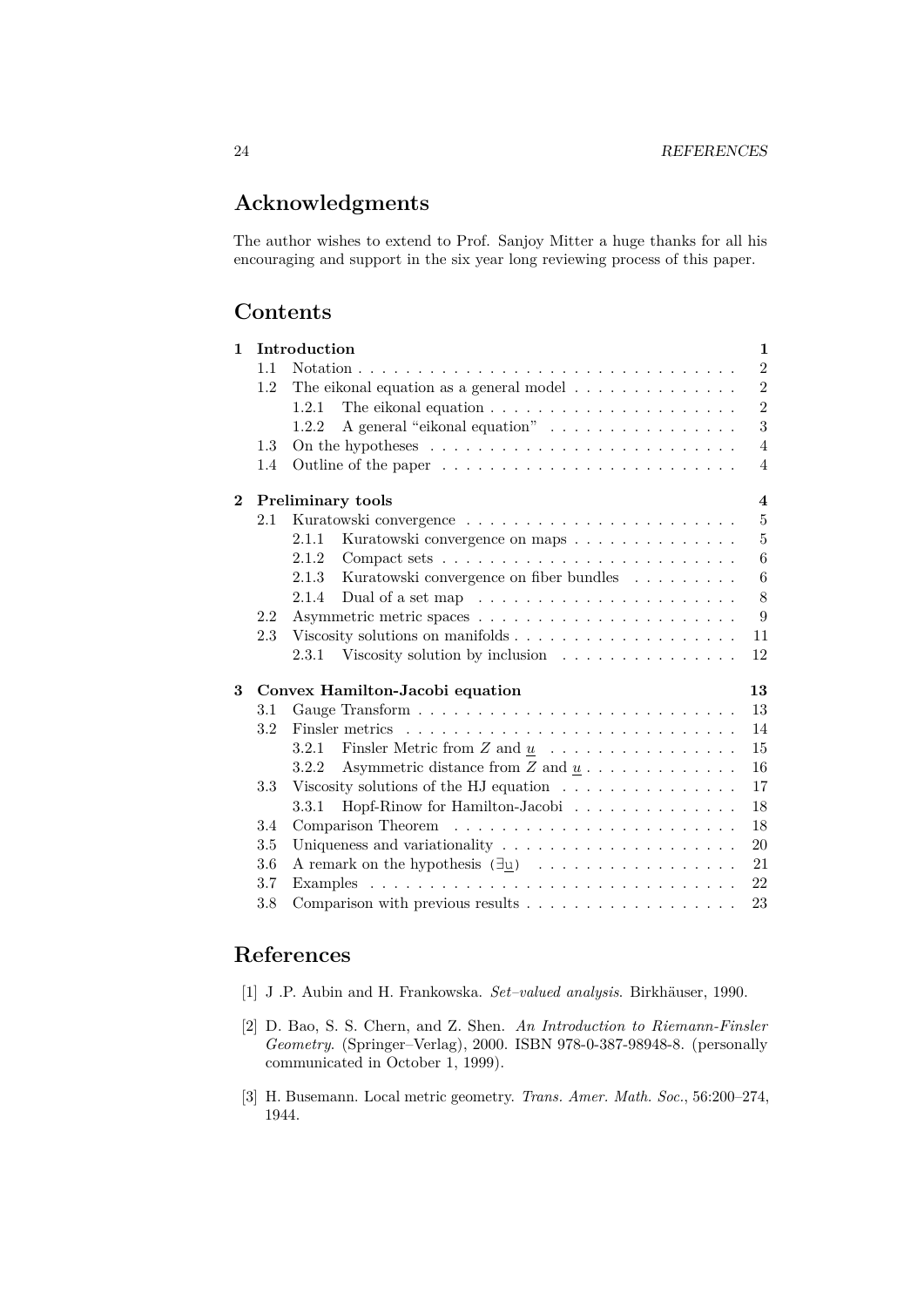- [4] H. Busemann. *Recent synthetic differential geometry*, volume 54 of *Ergebnisse der Mathematik und ihrer Grenzgebiete*. Springer Verlag, 1970.
- [5] Fabio Camilli and Antonio Siconolfi. Maximal subsolutions for a class of degenerate Hamilton-Jacobi problems. *Indiana University Math. J.*, 48, 1999.
- [6] Theodore Djaferis and Irvin Schick, editors. *System Theory: Modeling, Analysis and Control*, volume 518 of *The Springer International Series in Engineering and Computer Science*. Springer, 1999. ISBN 978-0-7923-8618- 6.
- [7] A. Fathi. Weak KAM theorem in Lagrangian dynamics. (Preliminary version, 2 Feb 2001).
- [8] A. Fathi and Ezequiel Maderna. Weak KAM theorem on non compact manifolds. *Nonlinear Differential Equations and Applications*, 2007. DOI: 10.1007/s00030-007-2047-6.
- [9] A. Fathi and A. Siconolfi. Existence of  $C<sup>1</sup>$  critical subsolutions of the Hamilton-Jacobi equation. *Invent. Math.*, 155(2):363—388, 2004.
- [10] A. Fathi and A. Siconolfi. PDE aspects of Aubry–Mather theory for quasiconvex Hamiltonians. *Calc. Var.*, 2004. DOI: 10.1007/s00526-004-0271-z.
- [11] P. Fletcher and W. F. Lindgren. *Quasi-uniform spaces*, volume 77 of *Lecture notes in pure and applied mathematics*. Marcel Dekker, 1982.
- [12] M.K.Vamanamurthy I.L.Reilly, P.V.Subrahmanyam. Cauchy sequences in quasi-pseudo-metric spaces. *Monat.Math.*, 93:127–140, 1982.
- [13] H. Ishii. A simple, direct proof of uniqueness for solutions of the Hamilton– Jacobi equations of eikonal type. *Proc. of the Am. Math. Soc.*, 100(2):247– 249, June 1987.
- [14] J. L. Kelley. *General topology*. The university series in higher mathematics. D. Van Nostrand, 1955.
- [15] J. C. Kelly. Bitopological spaces. *Proc. London Math. Soc.*, 13(3):71–89, 1963.
- [16] S. N. Kružhkov. Generalized solutions of the Hamilton–Jacoby equations of eikonal type. *I. Math. USSR Sb.*, 27:406–446, 1975.
- [17] H. P. Künzi. complete quasi-pseudo-metric spaces. *Acta Math. Hung.*, 59(1-2):121–146, 1992.
- [18] YanYan Li and Louis Nirenberg. The distance function to the boundary, Finsler geometry and the singular set of viscosity solutions of some Hamilton-Jacobi equations. *Comm. Pure Appl. Math.*, LVIII, 2005. (first received as a personal communication in June 2003).
- [19] Carlo Mantegazza and Andrea Carlo Mennucci. Hamilton–Jacobi equations and distance functions on Riemannian manifolds. *Applied Math. and Optim.*, 47(1):1–25, 2002. DOI: 10.1007/s00245-002-0736-4. eprint arXiv.org:math.AP/0201296.